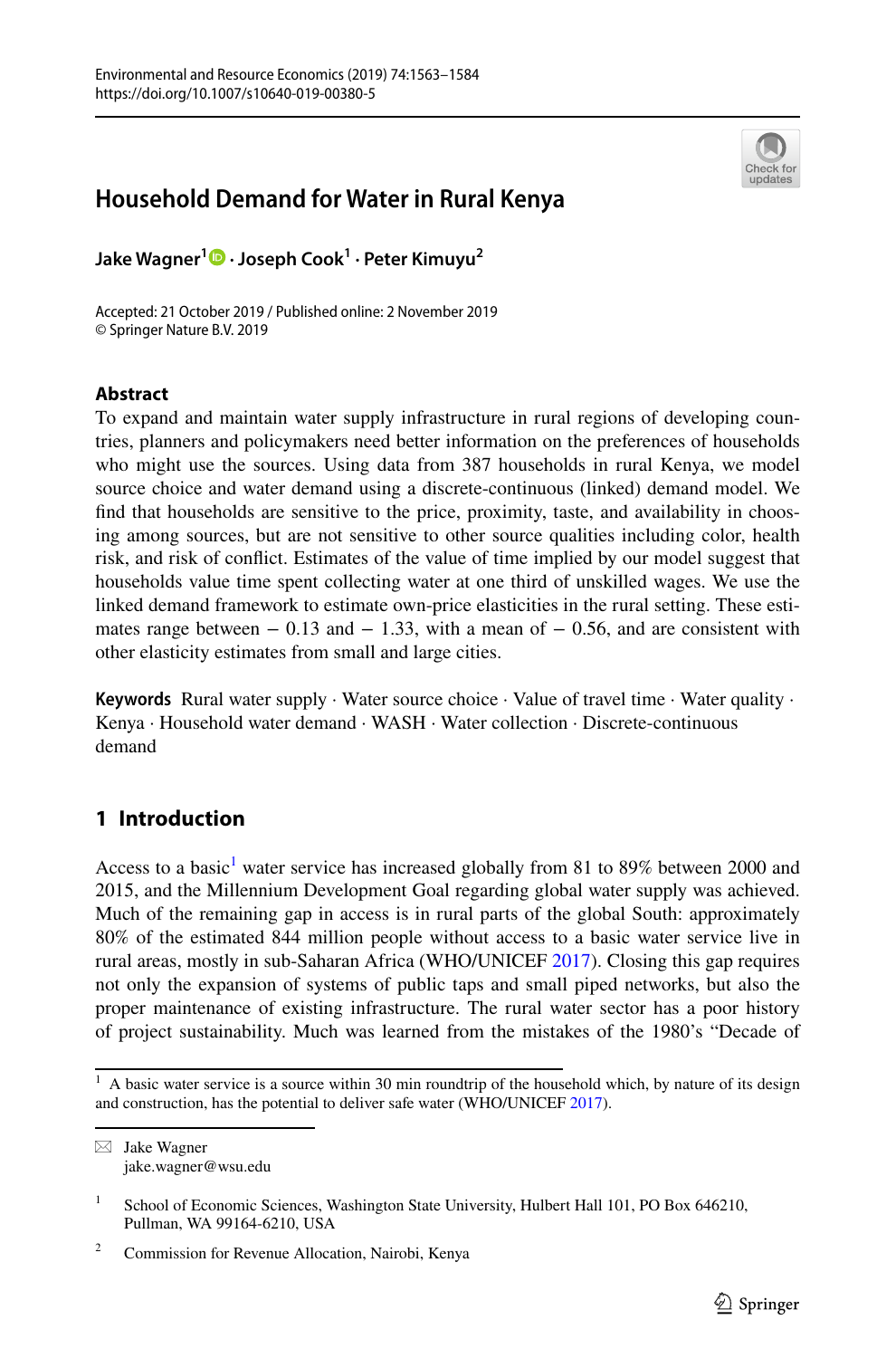Water and Sanitation", including a focus on meaningful participation of women in key water committee leadership roles, the importance of availability of spare parts and training to repair, and the need for "demand-led" planning approaches. Nevertheless, collection of user fees and a lack of cash on hand continue to be challenges (Koehler et al. [2015](#page-19-0)), and at any given time, one in three handpumps in sub-Saharan Africa are predicted to be out of service (Rural Water Supply Network [2013\)](#page-20-1).

How will water users react if fees for a protected borehole are increased to bolster cashon-hand? Will they reduce the amount of water collected, or switch to a lower-cost water point or even a free but polluted surface water source? Will they combine the two strategies and collect less from the improved source and use it only for drinking and cooking? A household is in fact making two inter-related decisions here: which source or sources should we collect from (source choice), and how much water should we collect (water demand)? Household water demand may depend on source choice: households who prioritize quality, but live far from an improved source, may demand less water due to the high cost of collection. Similarly, source choice may depend on household demand: households with high demand might be forced to collect from cheap sources, regardless of water quality (Whittington et al. [1990](#page-20-2)).

The same questions would apply to a rural water supply agency planning new investments in a region. It could concentrate on building relatively few new water points but heavily subsidizing them, requiring low user fees. Or it could build a dense network of new water points, bringing more improved points closer to more homes; doing so would require less subsidy per water point and higher user fees. How do households trade off the value of their time carrying water home with higher fnancial user fees? Hiring tap attendants would allow a source to be available during more hours of the day, but would require more in user fees. How do households value the availability of the source? Finally, in areas with plentiful surface water sources, an agency focused on meeting Sustainable Development Goals for improved basic water use might be concerned with how households value the cleaner water from improved sources *ceteris paribus*, given that they may choose to treat drinking water separately with chemical or biological means.

Many of these questions also apply to "tap vs. non-tap" choices in small towns and medium- to large-sized cities in the global South, and have been studied extensively in those contexts. These studies typically use cross-sectional household surveys, sometimes in combination with municipal billing data. Several studies have examined the source choice decision, generally fnding that price, distance to source, quality and reliability are important determinants (Briscoe et al. [1981](#page-19-1); Mu et al. [1990](#page-20-3); Madanat and Humplick [1993;](#page-20-4) Persson [2002](#page-20-5); Larson et al. [2006](#page-20-6); Nauges and Strand [2007;](#page-20-7) Basani et al. [2008;](#page-19-2) Cheesman et al. [2008;](#page-19-3) Nauges and Van Den Berg [2009;](#page-20-8) Boone et al. [2011](#page-19-4); Kremer et al. [2011](#page-20-9); Onjala et al. [2014;](#page-20-10) Coulibaly et al. [2014](#page-19-5); Uwera and Stage [2015;](#page-20-11) Gross and Elshiewy [2019\)](#page-19-6). A smaller number of studies estimate water demand, generally fnding that own-price elasticities range from −0.3 to − 0.6 (Acharya and Barbier [2002](#page-19-7); Strand and Walker [2005;](#page-20-12) Larson et al. [2006;](#page-20-6) Nauges and Strand [2007](#page-20-7); Basani et al. [2008;](#page-19-2) Cheesman et al. [2008](#page-19-3); Nauges and Van Den Berg [2009](#page-20-8); Coulibaly et al. [2014;](#page-19-5) Gross and Elshiewy [2019](#page-19-6)) (see Nauges and Whittington [2010](#page-20-13) for a helpful review). There have been surprisingly few empirical investigations in rural areas. Only four of the source choice studies have been in a rural setting (Briscoe et al. [1981;](#page-19-1) Mu et al. [1990](#page-20-3); Kremer et al. [2011;](#page-20-9) Gross and Elshiewy [2019](#page-19-6)), where distances to water sources are typically longer, and time costs of collection may be more salient. Only one study examines water demand in rural areas (Gross and Elshiewy [2019](#page-19-6)). This is in part explained by Nauges and Whittington ([2010\)](#page-20-13): such studies need information on the sources *not* chosen, information not captured in large national surveys.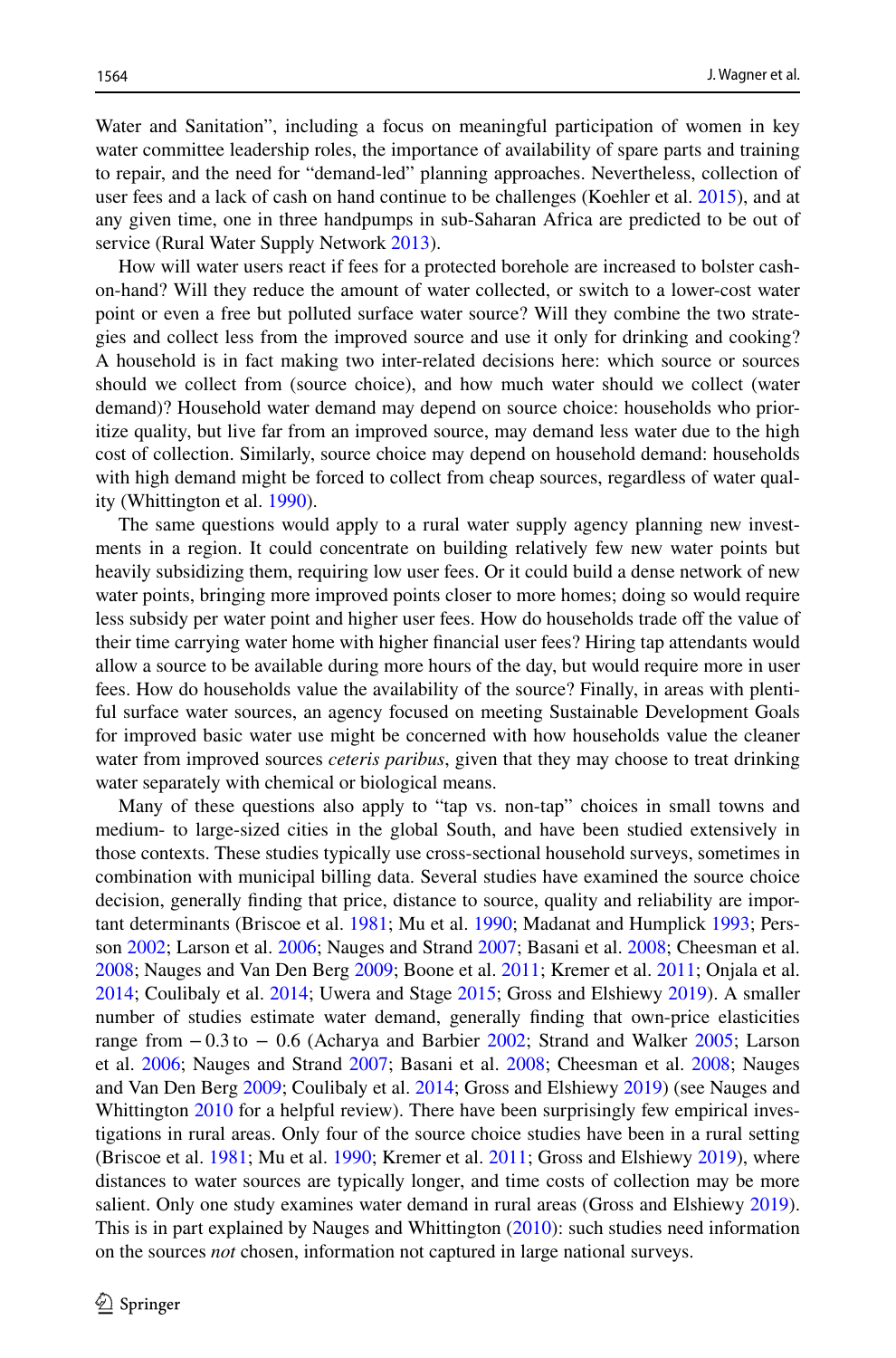We captured just this type of information in a purpose-built, face-to-face household survey of 387 households in rural Meru County, Kenya. Using this data, our paper makes three contributions to the literature. First, we add to the sparse literature on how households in rural Africa choose which source to collect from. Results from a random-parameters logit model show that households are sensitive to the fnancial price charged per water container and the (self-reported) travel time from their house to the source, as expected. Households are also sensitive to the availability and taste of the water source, but are not sensitive to other source attributes including, color, health risk, and risk of confict. The fnancial and time cost parameters of the model can be used to calculate a value of travel time. Such estimates are still rare in low- and middle-income countries (Whittington and Cook [2019\)](#page-20-14); our results—a second contribution—imply that households value time spent collecting water, on average, at one-third of the unskilled wage rate.

The third contribution of the paper is to estimate water demand in a rural area, and in an innovative way. Borrowed from the recreation demand literature, we adopt the discrete-continuous (linked) demand model (Bockstael et al. [1987;](#page-19-8) Creel and Loomis [1992](#page-19-9)) to model source choice and demand. The model uses information from the source choice model to generate a "choice quality" measure that enters an OLS demand equation. As expected, we fnd strong efects of household size on total water demand, implying each household member increases demand by 26 liters per day, consistent with our descriptive water use statistics. We also fnd that households in the highest wealth quintile (based on an asset index) use almost three times more water than households in the lowest quintile. Using information from the two stages, we aggregate demand across households for each source and generate elasticity estimates. They are strikingly consistent with estimates from small and large cities in the global South as well as meta-analysis results from industrialized countries (Dalhuisen et al. [2003\)](#page-19-10). Own-price elasticities range between -0.13 and -1.33, with a mean of -0.56.

The remainder of the paper is organized as follows. Section [2](#page-2-0) describes our study site and profiles the socioeconomic characteristics of the households interviewed. Section [3](#page-4-0) describes household water collection patterns, including summary statistics on house-holds' perceptions of water source characteristics. In Sect. [4](#page-8-0) we provide an overview of approaches used in modeling water demand before describing our implementation of the linked demand model. To conclude we summarize results, and discuss limitations and opportunities for future work.

#### <span id="page-2-0"></span>**2 Study Site and Household Demographics**

We interviewed a total of 387 households near the small market town of Kianjai in September 2013, the dry season. Kianjai is approximately 20 miles from the city of Meru, in north-central Kenya. The study site was chosen purposefully because of the large number of existing water source options available, but households were chosen randomly based on a transect approach.<sup>[2](#page-2-1)</sup> The study site, including a depiction of all available sources, is shown

<span id="page-2-1"></span><sup>&</sup>lt;sup>2</sup> Since our target sample was 400 households and the most recent census indicated a population of 3005 households in our study site, we targeted approximately 20% of the total population, or every ffth household. In 23 sampled households, the respondents in the household were unavailable so that call backs had to be scheduled. In 15 of these 23, an interview was later completed. Six households declined to be interviewed. Therefore, of the 402 households contacted, 387 were interviewed giving a response rate of 96%.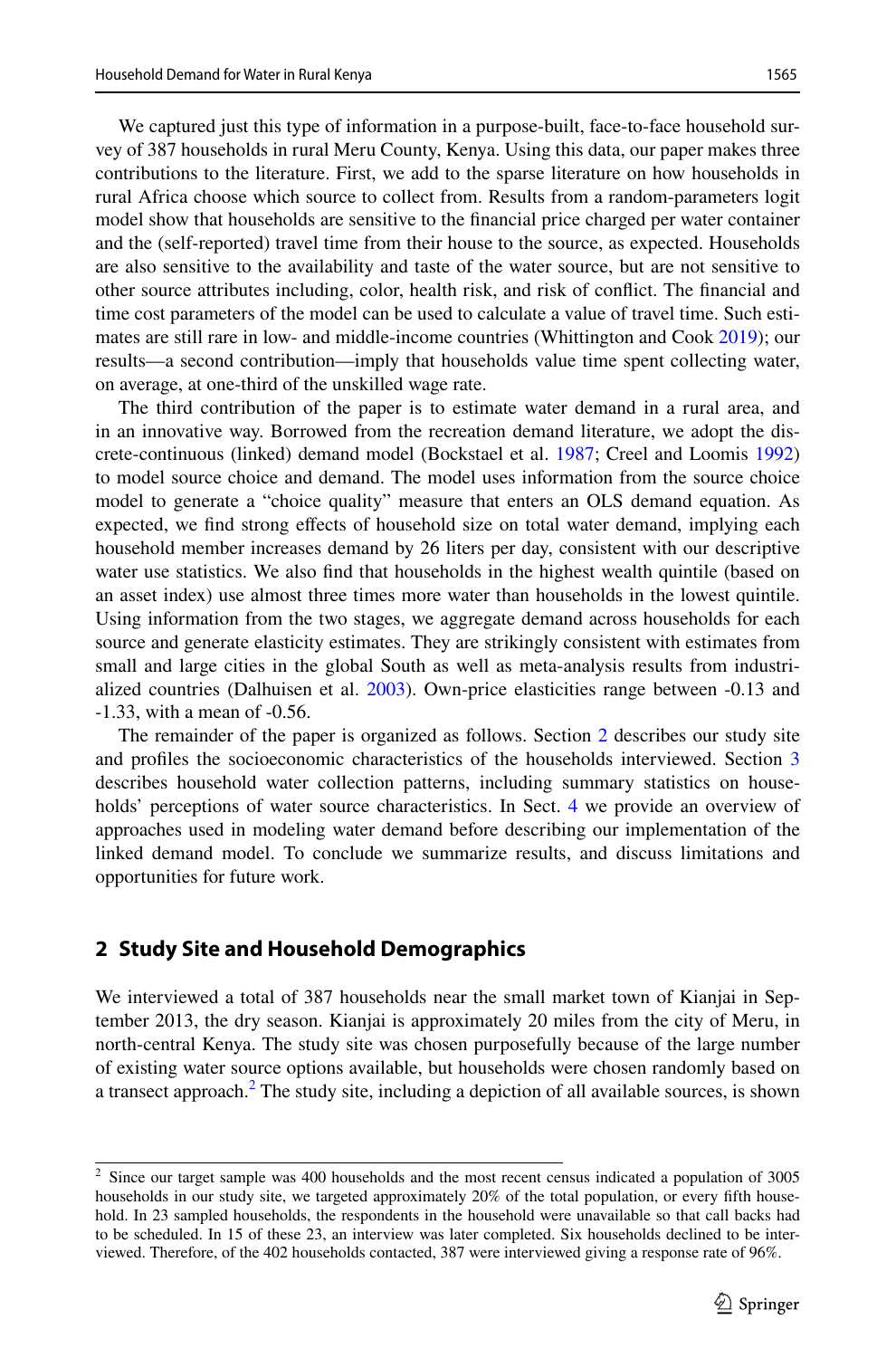

<span id="page-3-0"></span>**Fig. 1** Study site

in Fig. [1.](#page-3-0) Each dot on the map represents a sampled household; households are color coded by the type of their primary source. Each blue hexagon marks the location of a public water source.

A team of seven trained enumerators asked households a number of detailed questions in Kimeru (the local language). We interviewed the household member "who is mostly responsible for water-related decisions such as where to get water and how much to collect"; this person was also the person "who collected the most water in the past 7 days" in three-quarters of the cases. Seventy-nine percent of respondents were women.

Enumerators asked about household demographics and socioeconomic status (Table [1](#page-4-1)). A typical sample household has fve members. The household is led by a married couple, both of whom are around 40 years old and have each completed 7 years of education. They own their house and two acres of land. The household has a private pit latrine, but does not have electricity. Kerosene is used for lighting and frewood is used for cooking and heating. There are two rooms in the main house and three other buildings in the compound. Monthly household income from all sources is approximately 18,374 Ksh or 214 USD (1 USD  $= 86$  Ksh at the time of the survey), and average monthly food expenditure is 9283 Ksh (114 USD). The most common source of income is farming. Thirty-nine percent of households, however, had at least one household member who earned income from full-time employment, part-time or seasonal employment, or business and self-employment. Roughly 10% of households had more than one member earning income from these sources. Typical household assets include a cellphone, bicycle, radio, and livestock. Most households walk to collect water, but 29% of households report using bicycles for water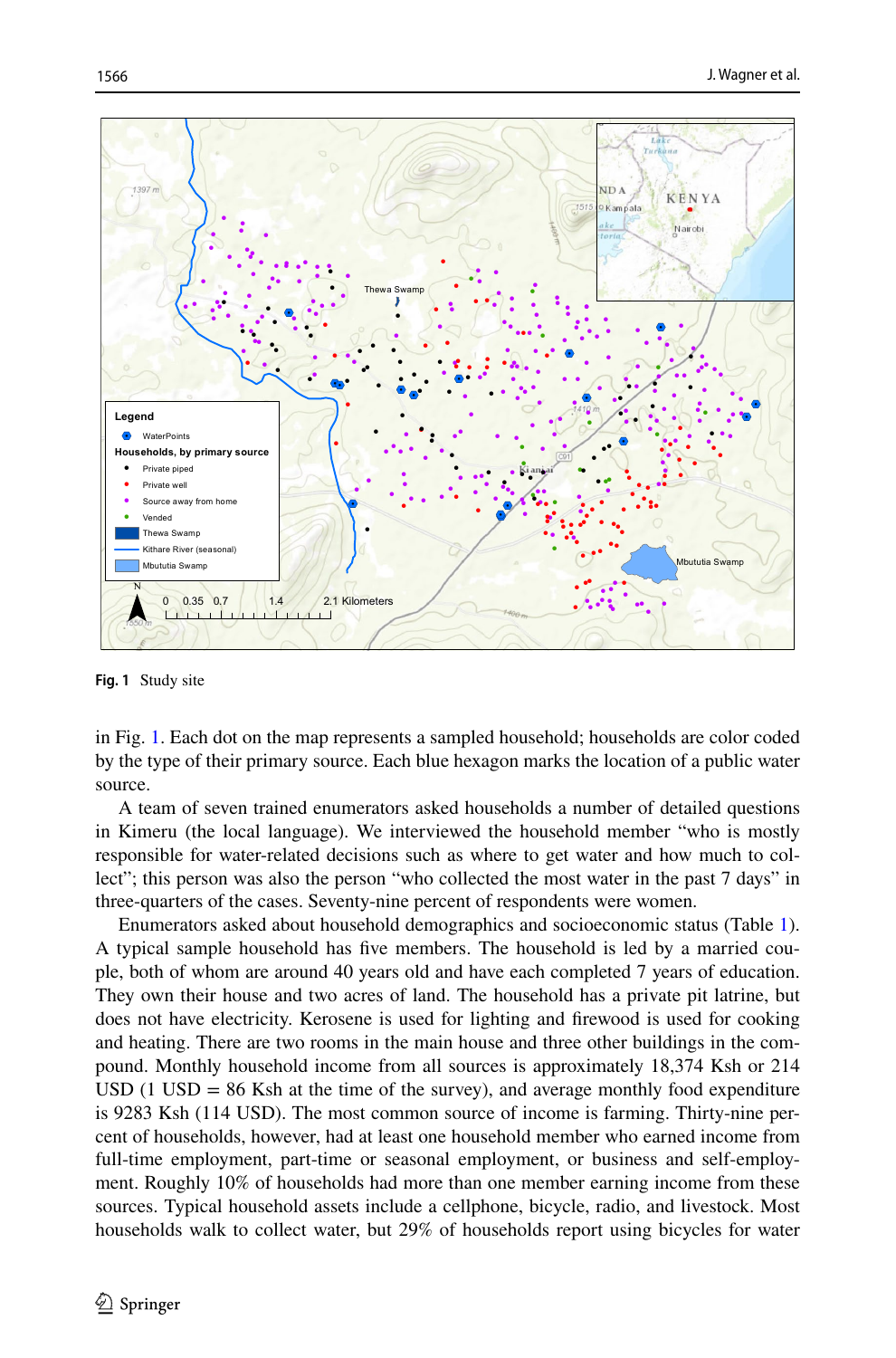#### <span id="page-4-1"></span>**Table 1** Household demographics

|                                                               | Mean $(SD)$     |
|---------------------------------------------------------------|-----------------|
| Household size                                                | 5.48 (2.19)     |
| Number of children under 15                                   | 1.84(1.43)      |
| Respondent is female.                                         | $0.79(-)$       |
| Years of education of female head of household                | 7.23(3.68)      |
| Total monthly income (Ksh)                                    | 18,374 (22,233) |
| Monthly food expenditure (Ksh)                                | 9283 (5668)     |
| Household has working electricity connection                  | $0.11(-)$       |
| Uses a bike to collect water at least some of the time        | $0.29(-)$       |
| Uses a wheelbarrow to collect water at least some of the time | $0.05(-)$       |
| Uses a cart to collect water at least some of the time        | $0.03(-)$       |
| N                                                             | 384             |

We drop three households from our sample; two households had invested in sufficiently large rain water storage to last throughout the dry season, and one household only listed one source that they could use

collection. Very few households report using a wheelbarrow  $(5\%)$  or cart  $(3\%)$  for water collection.

#### <span id="page-4-0"></span>**3 Water Sources and Collection Behavior**

A piped distribution network operated by a formerly-public, now-private water company (Imetha Water and Sanitation Company) serves the area. The system supplied working tap connections to many households until the distribution network fell into disrepair in the 1990's and the raw water supply became over-allocated. About 10% of our sample still has a working private tap connection to the distribution network, though many of the households in our sample *without* water supply at home were once served by this system and showed us their yard taps that were no longer working. Another group of 28 households (7% of our sample) have private tap connections to what is locally called "project" water. These are self-organized, self-fnanced distribution networks that typically divert untreated river water. Households contribute labor and some cash for the construction and operation of these schemes. These piped systems also have connections that are each stafed by an operator and are available for the public to use. We refer to these as "public taps".

Private wells are common in the areas of the study site where groundwater is relatively accessible. About 20% of households in our sample have a private well on premises. These are almost all hand-dug wells, rather than machine-bored. Some wells were covered with sturdy metal hatches while others were covered with loose material or brush, or left completely uncovered.

Households also travel to collect water at a number of diferent public sources in the area (Fig. [1\)](#page-3-0). Public sources included drilled boreholes, shallow wells, the public taps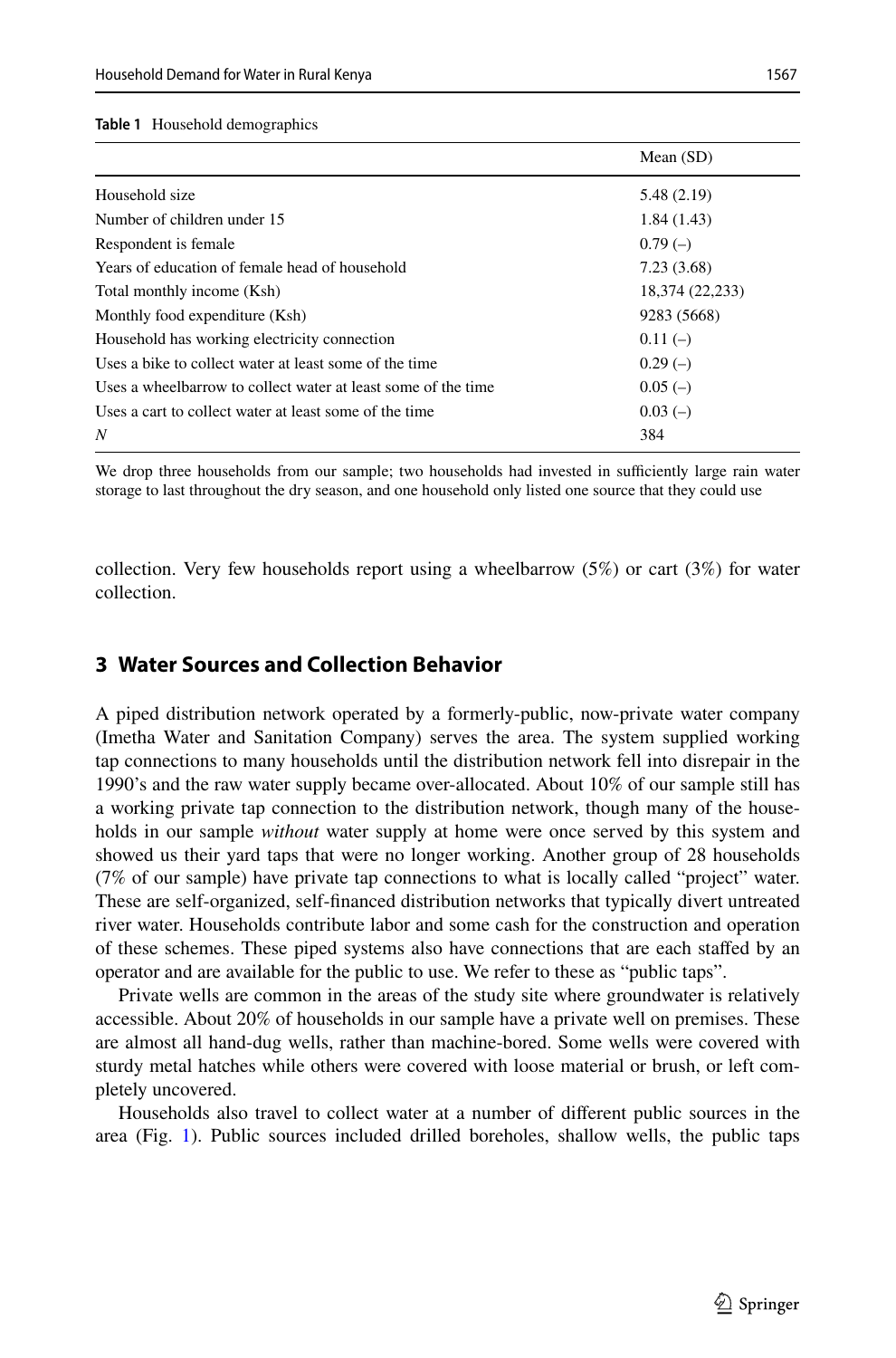mentioned earlier as well as onselling from private tap connections.<sup>3</sup> There are also free surface water sources available in the area: a seasonal river and two natural springs/ swamps where the groundwater surfaces during the wetter periods but recedes during the dry season. Water vendors are active in the area during the worst months of the dry season (July through September). We were told anecdotally that most vendors source their water from the river.

Enumerators asked households which water sources they *could* use (including those they *do* use), during both the dry season and the rainy season, though we focus here on dry season water collection only.<sup>[4](#page-5-1)</sup> For each source, respondents reported the distance to the source (walking, one-way with a full container), and the price charged (if any). We multiply these one-way walk times by 1.75 (since one can walk faster with an empty container) to estimate roundtrip collection times reported below. Respondents assessed the taste of each source ("sweet", "normal", "poor", or "varies"), its color ("clear", "brown", "cloudy", or "varies"), and the health risk from drinking it ("no risk", "some risk", or "serious risk"). They also assessed the source's availability for collecting ("good", "fair", or "poor") and the likelihood of confict in using it ("not likely at all", "somewhat likely", or "very likely"). Several assumptions made where data were not collected are noted in the footnotes of Table [2.](#page-6-0)

Using self-reported source attributes, rather than objective measures, incites some concern of measurement error. Households, however, make their source choices based on their perception of source attributes, not on objective measures collected by researchers. In other words, households may be poorly informed, but this poor information drives their choices. Recreation site choice models that use households' perceptions of site attributes moderately outperform models that use objectively measured site attributes (Adamowicz et al. [1997;](#page-19-11) Deely et al. [2019](#page-19-12)). Notably, we fnd that self-reported walk times are plausible and fairly precise.<sup>[5](#page-5-2)</sup>

Public wells and public taps cost on average 2 Ksh, while vended water costs 10 Ksh (Table [2](#page-6-0)). Households collecting water from public taps or wells reported an average

<span id="page-5-0"></span><sup>&</sup>lt;sup>3</sup> Many households reported collecting from their "neighbor's" well or private tap. Often these households reported walking signifcant distances to these "neighbors" and paying fnancial costs to collect, so we assume that many respondents were referring to the public sources just described.

<span id="page-5-1"></span><sup>&</sup>lt;sup>4</sup> We do this for two reasons. First, the survey was conducted in the dry season and we have more confidence in respondents' recall of water collection choices and trips when asked about the prior 7 days, rather than representative numbers for an "average week during the rainy season" several months prior. Second, many households collect rainwater in small containers during the rainy season and rely less on collection outside the home. Ninety-six percent of households collect rain water during the rainy season; the average household uses 230 l of rain water per week (during the rainy season). Although this seasonality is important for water supply planning, during the rainy season it is more difcult to observe households making the sorts of tradeoffs that help us identify their preferences.

<span id="page-5-2"></span><sup>&</sup>lt;sup>5</sup> Based on the set of household-source pairs where we collected GPS locations as well as self-reported one-way walk times (we did not anticipate so many households to report collecting from their "neighbors", and did not take GPS measurements at these sources), we estimate an implied walking speed of 1.7 miles per hour (results available on request). This is in line with other estimates (White et al. [1972;](#page-20-15) Calvo [1994](#page-19-13); Tanser et al. [2006\)](#page-20-16), suggesting the household's self-reported walk times are plausible. We also calculate the diference in a household's reported walk time to a given public source and their nearest neighbor's reported walk time to the same source (we thank a referee for this suggestion). Among the 211 observations for which a household and their nearest neighbor reported having access to the same public source, the average diference (absolute value) in their reported walk times is 7.68 min (median: 2.91, SD 19.64). This represents on average a 12% diference in reported walk times between nearest neighbors (median: 5%), suggesting self-reported walk times are fairly precise.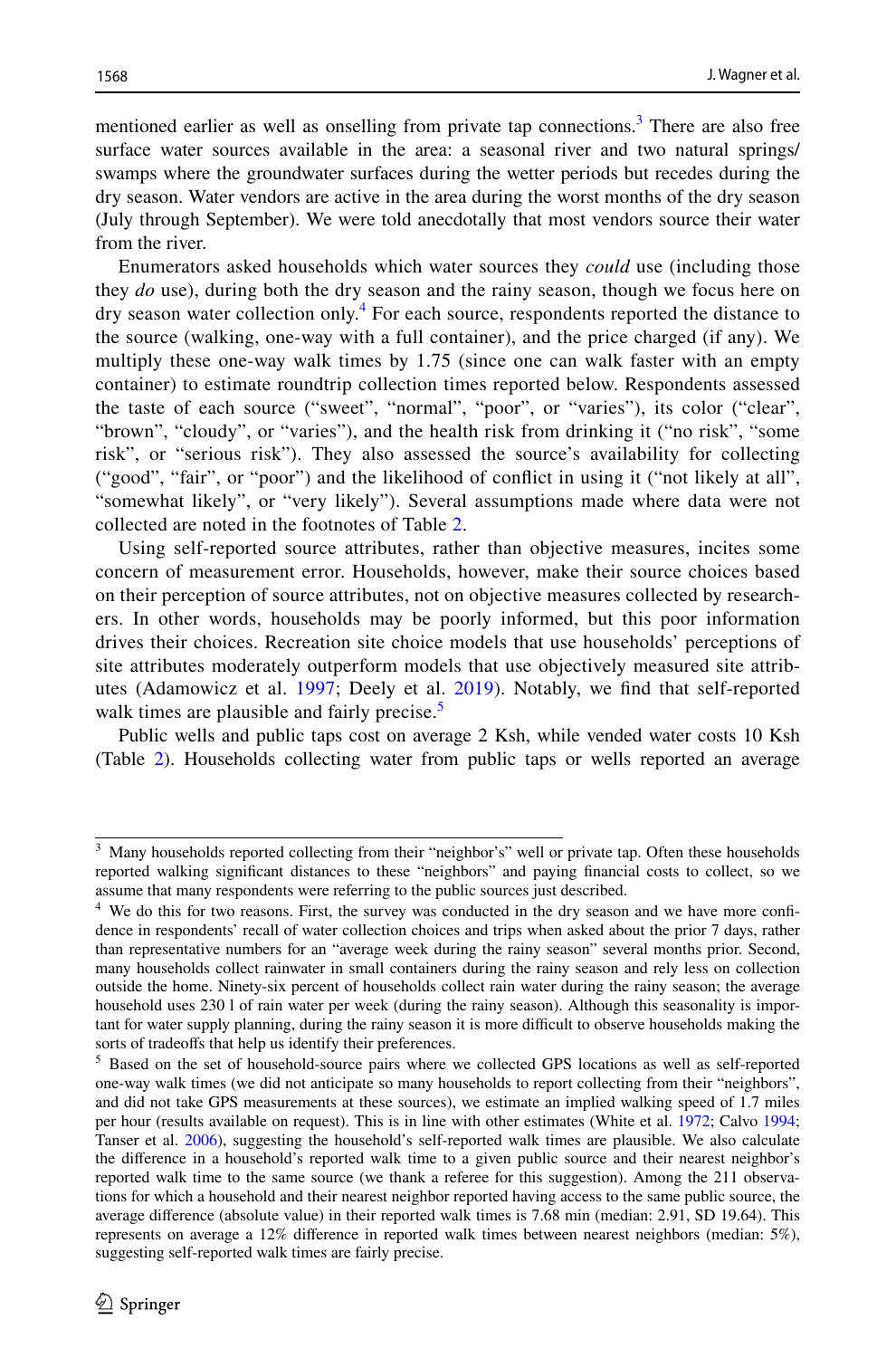|                                   |        |        | Private well Private tap Public well Public tap Vendor Surface Overall |         |        |         |         |
|-----------------------------------|--------|--------|------------------------------------------------------------------------|---------|--------|---------|---------|
| Price (Ksh)                       | 0.00   | 0.00   | 2.13                                                                   | 2.57    | 10.45  | 0.03    | 3.78    |
|                                   | (0.00) | (0.00) | (1.66)                                                                 | (2.02)  | (3.43) | (0.27)  | (4.42)  |
| Walk time $(mins.)a$              | 0.57   | 0.00   | 43.14                                                                  | 48.75   | 0.00   | 96.89   | 31.35   |
|                                   | (0.54) | (0.00) | (28.62)                                                                | (46.91) | (0.00) | (71.37) | (41.28) |
| Wait time $(mins.)^b$             | 1.00   | 1.00   | 57.61                                                                  | 52.65   | 1.00   | 31.00   | 33.97   |
|                                   | (0.00) | (0.00) | (49.68)                                                                | (48.55) | (0.00) | (50.52) | (47.18) |
| Color: clear                      | 0.80   | 0.83   | 0.69                                                                   | 0.87    | 0.55   | 0.56    | 0.68    |
| Color: brown, cloudy or<br>varies | 0.20   | 0.17   | 0.31                                                                   | 0.13    | 0.45   | 0.44    | 0.32    |
| Health risk: none                 | 0.32   | 0.39   | 0.36                                                                   | 0.31    | 0.22   | 0.29    | 0.32    |
| Health risk: some                 | 0.43   | 0.49   | 0.44                                                                   | 0.61    | 0.51   | 0.29    | 0.47    |
| Health risk: serious              | 0.25   | 0.12   | 0.19                                                                   | 0.08    | 0.27   | 0.41    | 0.21    |
| Taste: sweet                      | 0.05   | 0.11   | 0.10                                                                   | 0.14    | 0.03   | 0.08    | 0.08    |
| Taste: normal or varies           | 0.64   | 0.71   | 0.60                                                                   | 0.75    | 0.66   | 0.49    | 0.63    |
| Taste: poor                       | 0.32   | 0.18   | 0.30                                                                   | 0.11    | 0.32   | 0.42    | 0.28    |
| Conflict: not likely <sup>c</sup> | 1.00   | 1.00   | 0.39                                                                   | 0.41    | 1.00   | 0.54    | 0.63    |
| Conflict: somewhat likely         | 0.00   | 0.00   | 0.26                                                                   | 0.44    | 0.00   | 0.29    | 0.19    |
| Conflict: very likely             | 0.00   | 0.00   | 0.35                                                                   | 0.14    | 0.00   | 0.16    | 0.18    |
| Availability: good                | 0.39   | 0.16   | 0.78                                                                   | 0.50    | 0.13   | 0.98    | 0.54    |
| Availability: fair                | 0.36   | 0.46   | 0.20                                                                   | 0.44    | 0.27   | 0.02    | 0.26    |
| Availability: poor                | 0.25   | 0.38   | 0.02                                                                   | 0.05    | 0.60   | 0.00    | 0.20    |
| N                                 | 88     | 76     | 562                                                                    | 147     | 307    | 85      | 1267    |

<span id="page-6-0"></span>**Table 2** Household reported source characteristics in the dry season, grouped by source type

Standard deviations are in parenthesis. *N* is the number of times households reported having access to a source of that type. Some households reported having access to more than one source of the same source type, hence  $N = 562$  for public wells because households often reported being able to use more than one public well

a Vendor one-way walk times are assumed to be zero. Private well one-way walk times are calculated using a reported distance and an estimated average walking speed

<sup>b</sup>Wait and fill times are assumed to be 1 min for private taps, private wells, and vended water

c Confict is assumed to be "not likely" for private and vendor sources

roundtrip walk time of 45 min, and a wait time of 55 min. Surface and vended water is more likely to be rated as "brown", "cloudy", or "varies". Public and private taps were rated the best tasting sources, while surface sources were rated the worst. Sixty-one percent of respondents with working private tap connections thought that drinking water from their tap connection to the piped network posed at least some health risk, roughly similar to households' perceptions of public tap connections to the piped network. For public taps and wells, approximately sixty percent of respondents said using the source was somewhat or very likely to cause confict. Public wells were rated highly for availability, while vended water was rated poor.

The survey also asked about households' water collection behaviors (Table [3](#page-7-0)). The average number of sources that households reported they could use is 3.3 sources (median 4, max 6). Households reported that they had actually used an average of 1.4 sources in the past week, and 2.0 sources in the past year. Households' primary source is defned as the source from which they collected the most water in the past week. Thirty-seven percent of households in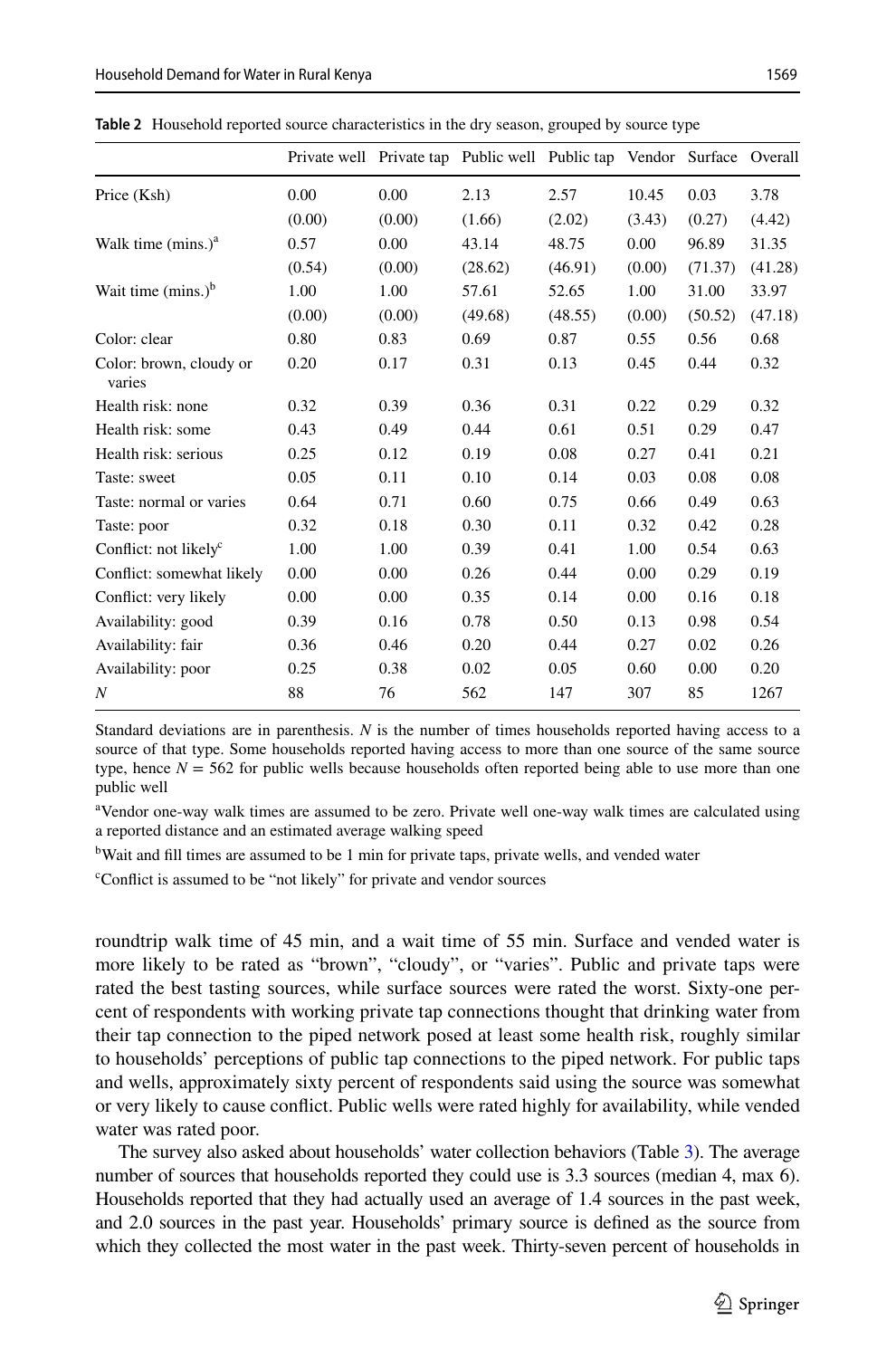|                               | Private well | Private tap | Public well | Public tap | Vendor | Surface | Overall |
|-------------------------------|--------------|-------------|-------------|------------|--------|---------|---------|
| Weekly water expendi-         | 39           | 18          | 135         | 85         | 546    | 45      | 126     |
| ture $(Ksh)$                  | (257)        | (61)        | (147)       | (95)       | (454)  | (90)    | (247)   |
| Weekly time spent col-        | 252          | 357         | 5496        | 2691       | 1730   | 3515    | 2950    |
| lecting (minutes)             | (554)        | (969)       | (6571)      | (3258)     | (3439) | (1186)  | (5151)  |
| # of sources house-           | 3.39         | 3.79        | 3.08        | 3.46       | 3.12   | 2.75    | 3.30    |
| holds said they could<br>use  | (1.07)       | (0.89)      | (0.84)      | (0.87)     | (0.95) | (0.50)  | (0.94)  |
| # of sources house-           | 1.09         | 1.27        | 1.47        | 1.32       | 1.68   | 1.75    | 1.37    |
| holds used in past<br>week    | (0.33)       | (0.48)      | (0.67)      | (0.53)     | (0.47) | (0.96)  | (0.59)  |
| # of sources house-           | 1.59         | 1.64        | 2.14        | 2.38       | 2.29   | 2.25    | 1.98    |
| holds used in past<br>year    | (0.73)       | (0.82)      | (0.87)      | (0.76)     | (0.76) | (0.50)  | (0.86)  |
| Total liters collected        | 2160         | 1501        | 1112        | 861        | 1190   | 815     | 1366    |
| in the past week              | (1844)       | (1024)      | (661.6)     | (463)      | (1055) | (190)   | (1156)  |
| Total 201 jerricans           | 108          | 75          | 56          | 43         | 59     | 41      | 68      |
| collected in the past<br>week | (92)         | (51)        | (33)        | (23)       | (53)   | (9.5)   | (58)    |
| % of water collected          | 0.99         | 0.94        | 0.88        | 0.93       | 0.83   | 0.88    | 0.91    |
| from their primary<br>source  | (0.07)       | (0.12)      | (0.19)      | (0.13)     | (0.16) | (0.21)  | (0.16)  |
| N                             | 76           | 66          | 167         | 37         | 34     | 4       | 384     |

<span id="page-7-0"></span>**Table 3** Water collection from all sources, organized by the household's primary source

Standard deviations are in parenthesis. *N* refers to the number of households that reported that this type of source was their primary source. For example, 76 households said a private well was their primary source

our sample have their primary source at home: either private tap connections (17%), or private wells (20%). Ten percent of households reported using a public tap as their primary source; 43% a public well. Nine percent of households reported vended water as their primary source, and the remaining one percent of households use surface water as their primary source.

Households collect on average 1365 liters per week, or 38 liters per capita per day. Households whose primary source is at home consume on average 52 liters per capita per day, while households whose primary source is away from home consume on average 31 liters per capita per day. Households spend an average of 49 hours per week collecting water. Households whose primary source is at home spend on average 5 hours per week collecting water, while households whose primary source is away from home spend on average 75 hours per week collecting water, or 41 hours per week per water collector (households whose primary source is away from home have on average 2 water collectors). Ten households were dropped from analysis because their reported total daily collection time exceeded a plausible maximum of 8 hours per water collector per day.

Sixty-nine percent of households collect all of their total water demand from their primary source, and households collect on average 91% of their total water demand from their primary source. A subset of our sample does, however, collect from more than one source to meet their weekly demand; approximately one sixth of households collect at least 15% of their total water demand from secondary sources.

Households may collect water from diferent sources to serve diferent purposes (Nauges and Whittington [2010](#page-20-13)), so we asked which water source the household primarily uses for diferent purposes during the dry season, including drinking, washing around the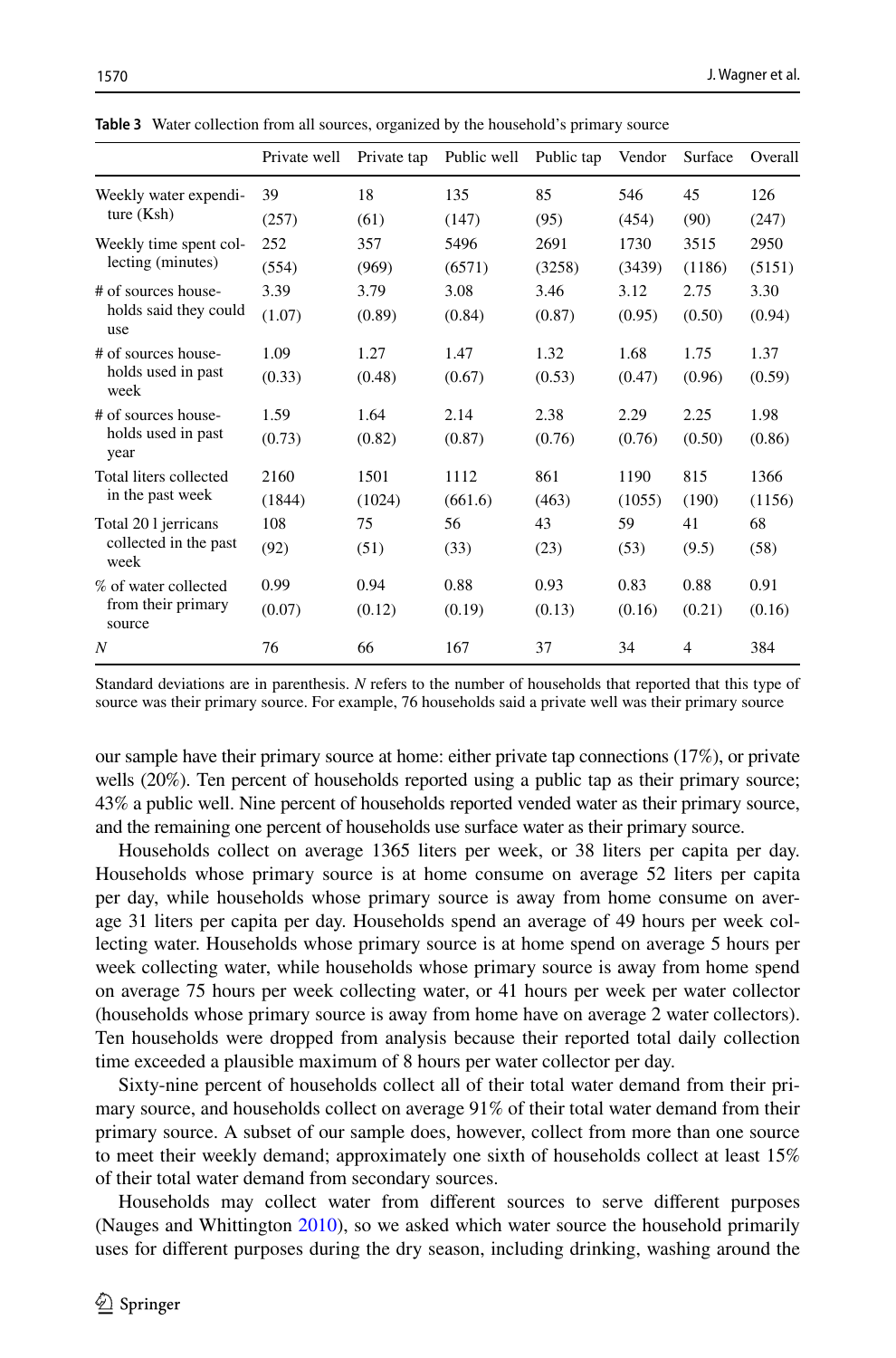house, cooking, bathing/personal hygiene, watering animals, and other productive activities. The vast majority (97.2%) of households reported the same primary water source for all purposes, indicating that most households rely primarily on one source and use others as occasional or back-up sources.

### <span id="page-8-0"></span>**4 Model of Water Collection**

The majority of water source choice and demand studies use a Heckman-style two-step model (Heckman [1979;](#page-19-14) Shonkwiler and Yen [1999](#page-20-17)) to estimate conditional demand equations (Larson et al. [2006](#page-20-6); Basani et al. [2008;](#page-19-2) Cheesman et al. [2008;](#page-19-3) Nauges and Van Den Berg [2009](#page-20-8); Uwera and Stage [2015;](#page-20-11) Gross and Elshiewy [2019\)](#page-19-6). First, a source choice model is used to estimate the likelihood that a household collects from a given source. Then, conditional on positive collection, demand from the given source is estimated using OLS (one conditional demand equation for each source alternative).<sup>[6](#page-8-1)</sup> Since observing positive collection from a source is non-random, a bias correction parameter from the source choice model is included in each of the conditional demand equations.

To make estimation feasible, implementations of the two-step model typically aggregate individual sources into source-types (private tap, public well, surface water, etc.). Aggregating individual sources into source-types restricts substitution between sources of the same source-type to zero, which may induce bias.<sup>[7](#page-8-2)</sup> This two-step model also imposes assumptions on households' water collection behaviors and their decision process: (1) the model assumes that all collection is from a single source (source-type), and (2) the model assumes that households frst choose where to collect from, and then decide how much to collect.

We introduce an alternative model that does not require aggregation into source-types, and does not limit source choice to a single source. This model also assumes a diferent household decision process. Borrowed from the recreation demand literature, the linked demand model decomposes source choice and demand into a two-stage decision process (Bockstael et al. [1987\)](#page-19-8). In the frst stage, households make the macro decision of how many collection trips to make in a given week. In the second stage, households make the micro decision of how to allocate their water demand across their choice set of alternative sources. (This decision process is similar to that of the popular Almost Ideal Demand System (Deaton and Muellbauer [1980;](#page-19-15) Heien and Wessells [1990;](#page-19-16) Coulibaly et al. [2014\)](#page-19-5).) The fact that source choice and household demand are likely to be interrelated is explicitly accounted for through fexible source choice modeling and a linking function included in the household demand equation.

Total household demand,  $q_i$ , is measured by the total number of 20 l collection trips made by household *i* in a given week, and is a function of household characteristics, *Hi* , choice set quality,  $\delta_i(\hat{\beta}_i, X_i)$ , and a random error,  $\omega_i$ :

<span id="page-8-1"></span><sup>&</sup>lt;sup>6</sup> In practice, conditional demand equations have sometimes been misspecified in the water source choice and demand literature. Using either the Lee correction (Lee [1983\)](#page-20-18) or Dubin-McFadden correction (Dubin and McFadden [1984\)](#page-19-17) methods, analysts should estimate one conditional demand equation for each choice alternative (see original papers, or Mannering ([1986\)](#page-20-19), or Wu and Babcock ([1998\)](#page-21-0) for examples).

<span id="page-8-2"></span> $<sup>7</sup>$  Researchers in the recreational demand literature face similar issues. Here the discrete-continuous choices</sup> are which site to visit and how many visits to make. Suppose sites were fshing destinations, and the choice set included a salt-water site and three freshwater lakes. Data aggregation would collapse the choice set to a salt-water site and a freshwater lake, and fail to make use of any information on heterogeneity in lake characteristics like fsh stocking, boat ramps, or water quality.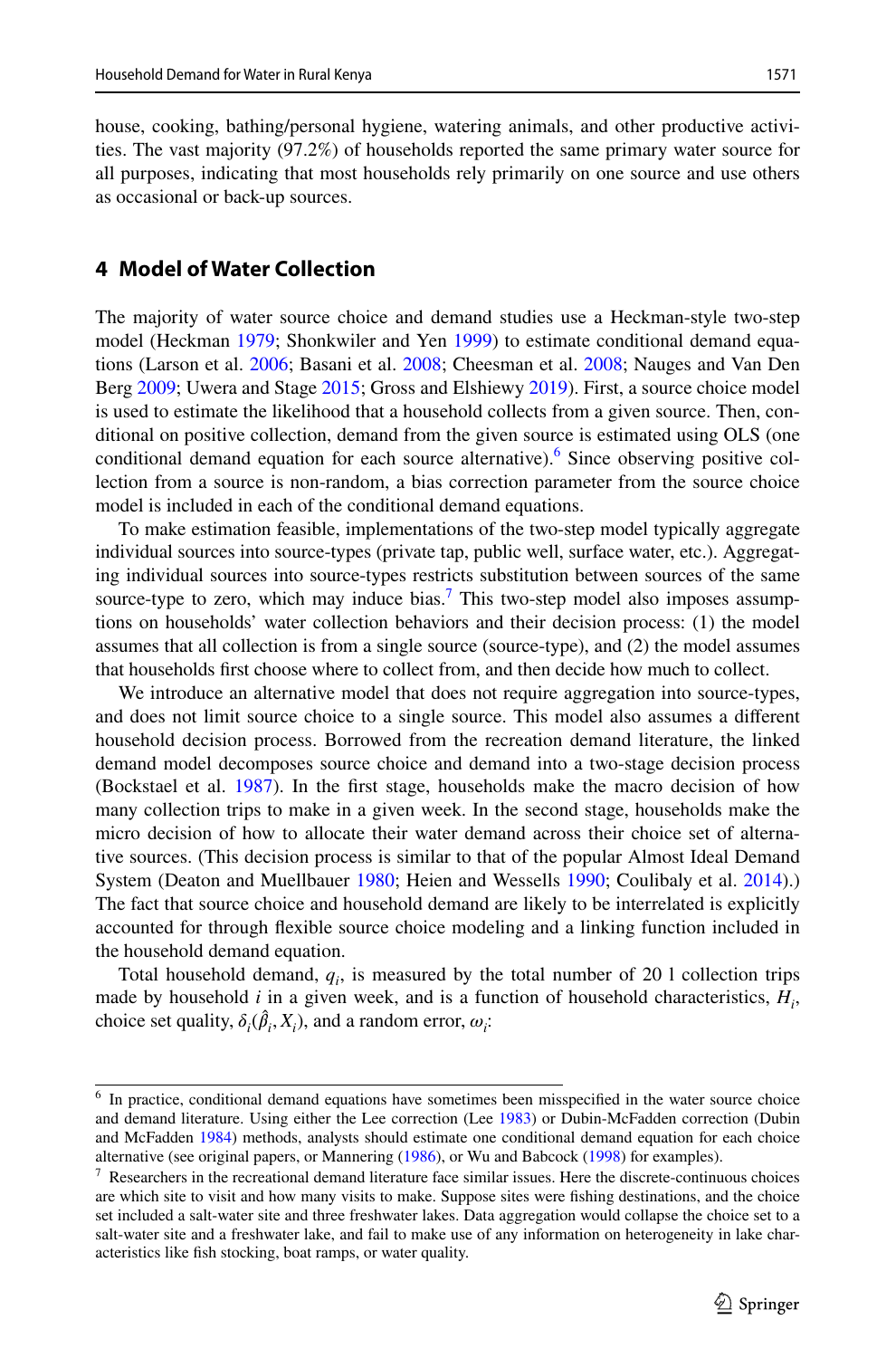<span id="page-9-0"></span>
$$
q_i = \gamma H_i + \eta \delta_i(\hat{\beta}_i, X_i) + \omega_i.
$$
 (1)

Choice set quality is a function of source attributes,  $X_i$ , for each source in the household's choice set, and the household's preferences over those attributes,  $\hat{\beta}_i$ . Including choice set quality in the household demand equation links the source choice and household demand decisions, and explicitly controls for the efect of source choice on household demand (Madanat and Humplick [1993\)](#page-20-4).

Household source choice is modeled using random utility theory. The indirect utility,  $V_{ii}$ , of household *i* collecting from source *j* on any given collection trip is a function of source attributes,  $X_{ij}$ , and the household's preferences over those attributes,  $\beta_i$ . Characteristics of the household, which may infuence the choice of sources, enter the indirect utility function through the vector  $Z_i$  and corresponding taste parameter vector  $v_i$ . Remaining factors that are unobservable to the researcher, but are known to respondents, are in the error term  $\epsilon_{ii}$ . Making the standard assumption that these components are additive and separable (Haab and McConnell [2002;](#page-19-18) Nauges and Whittington [2010\)](#page-20-13) yields the following indirect utility function:

$$
V_{ij} = \beta_i X_{ij} + v_i Z_i + \epsilon_{ij}.
$$
 (2)

Combining results from the source choice and household demand models allows us to construct an aggregate demand function for each source in our sample. Results from the source choice model yield estimates of the probability,  $\hat{Pr}_{ij}$ , that source *j* is household *i*'s primary source;  $\hat{Pr}_{ij}$  can be interpreted as the share of trips taken by household *i* allocated to source *j* (Bockstael et al. [1987](#page-19-8)). Results from the household demand equation yield estimates of the total number of collection trips made by household  $i$  in a given week,  $\hat{q}_i$ . The product of  $\hat{Pr}_{ij}$  and  $\hat{q}_i$  represents the predicted share (in 20 l collection trips) of household *i*'s total demand allocated to source *j* in a given week. Then, predicted aggregate demand at source *j*,  $\hat{Q}_j$ , is the sum of  $\hat{Pr}_{ij} \times \hat{q}_i$  across households:  $\hat{Q}_j = \sum_{i=1}^N \hat{Pr}_{ij} \times \hat{q}_i$ . This aggregate demand function is used to calculate elasticities.

#### **4.1 Estimating Source Choice**

We estimate households' choice of primary source using a random parameters logit (Revelt and Train [1998](#page-20-20); McFadden and Train [2000](#page-20-21)). The random parameters logit allows for heterogeneity among households' preferences, and relaxes the restrictive independence of irrelevant alternatives assumption. By allowing preferences to vary across households, we fexibly allow household demand (and other household characteristics) to afect household preferences and source choice (e.g. individual parameters allow households with high demand to be potentially more sensitive to price and distance, but less sensitive to quality).

Household preferences are allowed to vary across households, but are assumed to follow an analyst-specified distribution,  $f(β|Ω)$  (sometimes called the mixing distribution), where  $\Omega$  represents the mean and standard deviation of the mixing distribution to be estimated. Commonly used mixing distributions include the normal and lognormal distributions (Hensher and Greene  $2003$ ). We assume a lognormal distribution for the price coefficient to ensure our model does not predict illogical preferences for higher prices. All other random parameters are assumed to be normally distributed. Due to computational burden,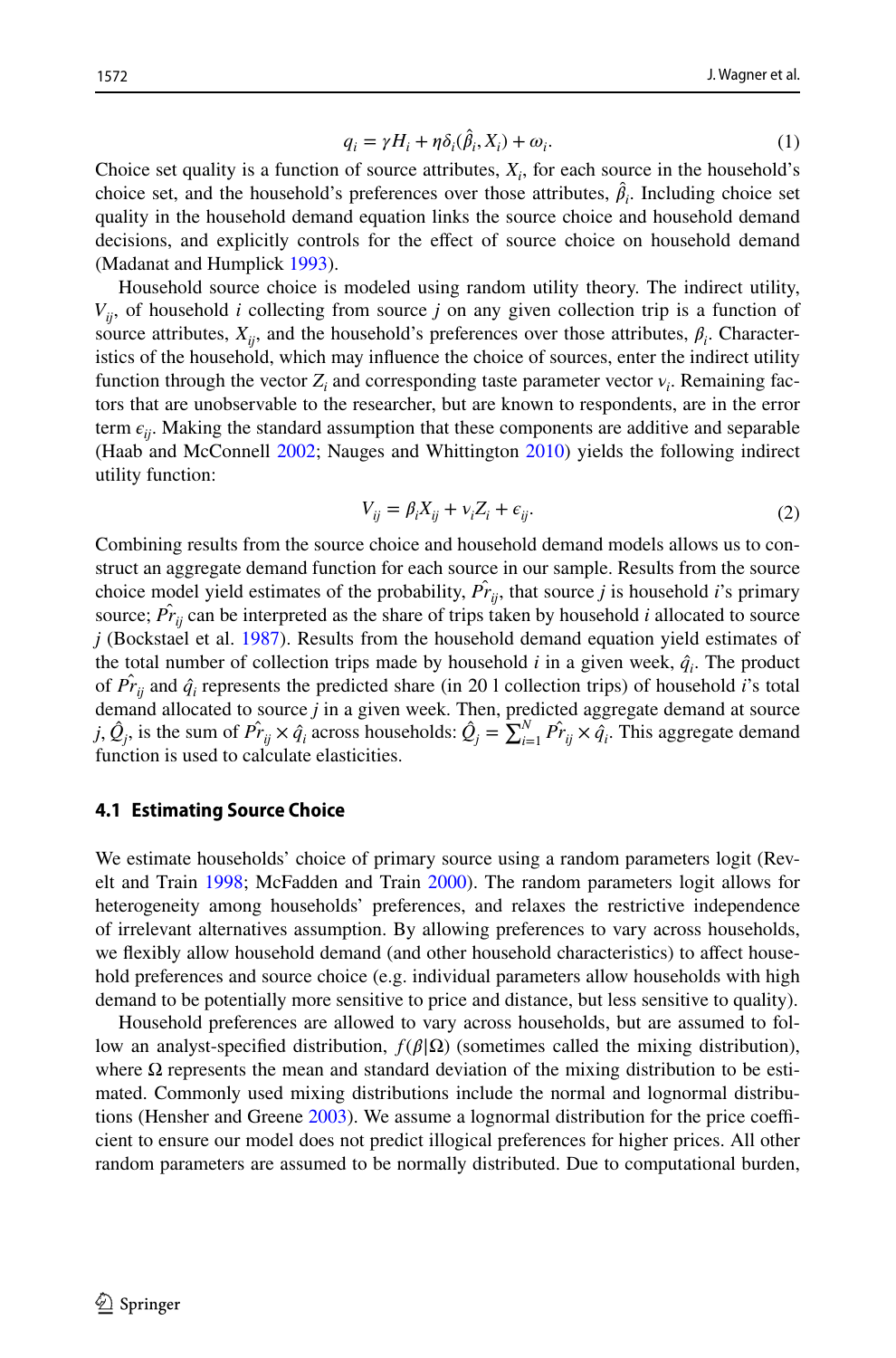parameters on source-type dummies are not allowed to vary across individuals, and are instead restricted to population-level coefficients.<sup>8</sup>

In our data, each household *i* has a unique choice set given by *Ji* . Existing studies have generally structured choices *a priori* in the way that households were asked about sources: researchers asked a household about the nearest kiosk, the nearest public well, surface source, etc. Our approach was open-ended and simply asked households which sources they could use, and which they do use. We categorize them *ex post*, and use the choice set exactly as reported by households.

Each source *j* has observable (self-reported) source attributes in the vector  $X_{ii}$  that provide utility or disutility from using the source, including health risk, taste, color, risk of confict, source type, and the full cost of collection. Household characteristics, which do not vary across choice alternatives, fall out of the estimation unless interacted with attributes that do vary.

In a typical travel cost model, the full cost of collection is given by  $FC_{ij} = P_{ij} + \psi_i T_{ij}$ , where  $P_{ii}$  is the financial cost per collection trip,  $T_{ii}$  is the sum of travel time and wait time per collection trip, and  $\psi_i$  is household *i*'s shadow value of time. Often analysts assume a shadow value of time, but we allow it to be estimated by the model. We also allow for unique shadow values of time for walking and waiting given by  $\psi_i^{walk}$  and  $\psi_i^{wait}$ ; households might value their time spent walking and waiting diferently, especially considering the disutility associated with carrying 20 kg of water. The revised full cost of collection is given by  $FC_{ij} = P_{ij} + \psi_i^{walk} walk_{ij} + \psi_i^{wait} wait_{ij}$ .

The probability that household *i* collects from source *j* on any collection trip is given by:

<span id="page-10-2"></span>
$$
Pr_{ij} = \int_{-\infty}^{\infty} \frac{e^{V_{ij}}}{\sum_{k \in J_i} e^{V_{ik}}} f(\beta | \Omega) d\beta \tag{3}
$$

Given source attributes, the households' choice of primary source, and the above probability statement, we can estimate the mean and standard deviation of household preferences (Table [4](#page-11-0)).

The reported estimates in Table [4](#page-11-0) are the estimated population means and standard deviations of individual household preferences ( $\Omega$  in  $f(\beta|\Omega)$ ). The mean coefficients on price and walk time are both negative and signifcant: households prefer closer and cheaper sources. Households also prefer sources that taste "sweet" to those that taste "normal or variable", or "poor", and sources that have "fair" or "good" availability to those with "poor" availability. Households' perceptions of other quality attributes do not seem to affect their choice of primary source, a result we return to in the conclusions.<sup>9</sup> Estimated standard deviations of the mixing distributions suggest households have heterogeneous

<span id="page-10-0"></span> $8\,$  We failed to achieve convergence when we allowed coefficients on the source type dummies to be random parameters.

<span id="page-10-1"></span><sup>&</sup>lt;sup>9</sup> One explanation might be that perceived quality variables like taste, color and health risk are highly correlated, resulting in poor parameter estimates. We estimated several models that controlled for the modest correlation in our data (less than 0.5) between these quality variables. We also estimated models that added correlated quality variables one by one and in combinations. Finally, we estimated a model using a water quality index generated by principal component analysis. Results are generally consistent with our main model and are available upon request. Another concern might be that source-type dummies absorb the efects of quality attributes if there is little variation of quality attributes within source-types, though it is apparent from the raw results in Table [2](#page-6-0) that there is substantial variation in source attributes within sourcetypes.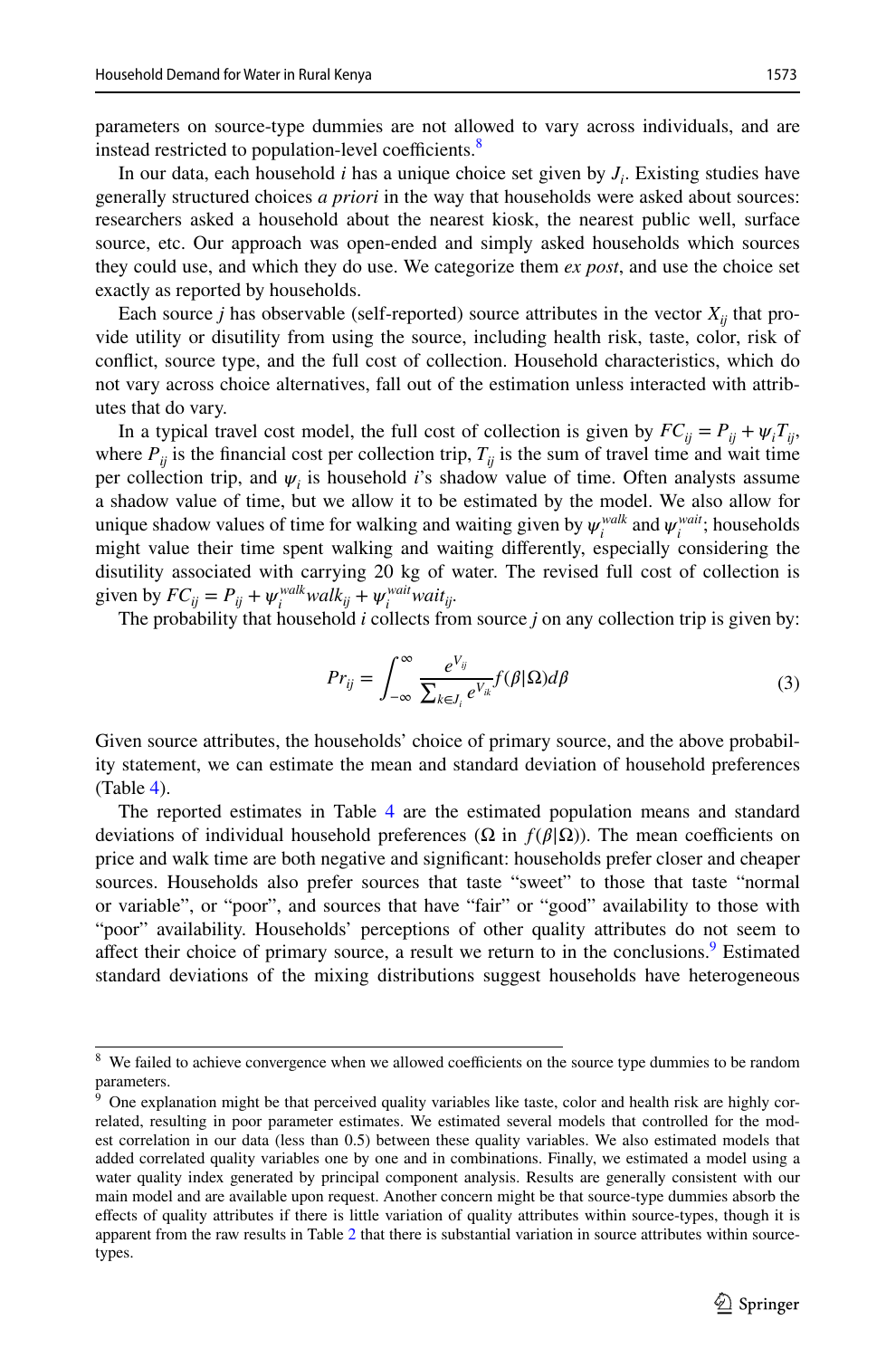|                       | Mean              | <b>Standard Deviation</b> |
|-----------------------|-------------------|---------------------------|
| Price                 | $-0.37**$ (0.15)  | $0.54***(0.20)$           |
| Walk time             | $= 0.06***(0.02)$ | 0.003(0.01)               |
| Wait time             | 0.01(0.01)        | 0.001(0.004)              |
| Color: clear          | 0.61(0.64)        | $2.73***(0.73)$           |
| Health risk: none     | $= 0.44(0.54)$    | 0.81(0.87)                |
| Health risk: serious  | $= 0.89(0.77)$    | $2.28***(0.87)$           |
| Taste: sweet          | $1.40**$ (0.65)   | 0.77(1.30)                |
| Taste: poor           | 0.19(0.53)        | 0.84(0.70)                |
| Conflict: not likely  | 1.12(0.70)        | $2.19**$ (1.05)           |
| Conflict: very likely | 0.16(0.73)        | $2.41***(0.90)$           |
| Availability: good    | 0.10(0.60)        | 1.42(1.63)                |
| Availability: poor    | $-1.98**$ (0.92)  | $3.27**$ $(1.40)$         |
| Private well          | $7.65***(1.96)$   | $-(-)$                    |
| Private tap           | $7.89***(2.19)$   | $-(-)$                    |
| Public well           | $3.99***(1.33)$   | $-(-)$                    |
| Public tap            | $2.95**$ (1.31)   | $-(-)$                    |
| Vendor                | 1.87(1.71)        | $-(-)$                    |

<span id="page-11-0"></span>**Table 4** Primary source choice model (random parameters logit)

Number of observations: 1206; Number of households: 366; Log-likelihood: −224.30; AIC: 506.59; BIC: 654.35

 \**p* value *<* .10; \*\**p* value *<* .05; \*\*\**p* value *<* .01. Standard errors are in parenthesis. Eight additional households were dropped from estimation because they had missing source attributes, hence number of households  $=$  366

preferences over price, "clear" color, "serious" health risk, "poor" availability, and confict (standard deviations statistically diferent from zero).

The shadow value of walk time, in Kenyan shillings per hour, is given by the ratio of the price and walk time coefficients, or  $60 \times \frac{\hat{\beta}_i^{walk}}{\hat{\beta}_i^{price}}$ . The population mean for the value of travel (walk) time (VTT) is 11 Ksh/h, and the upper and lower 5-percentiles of the empirical distribution of individual VTT estimates are  $6.30$  and  $23.24$  Ksh/h.<sup>10</sup> This mean value of travel time estimate is approximately one-third of the local unskilled wage rate of 35 Ksh/h, and is lower than those found in a companion paper that uses responses to a hypothetical choice among new water sources. That paper found a mean estimate of 18 Ksh/h using a random parameters logit model (Cook et al. [2016\)](#page-19-20).

Since the coefficient on wait time is not statistically significant, the estimated shadow value of time spent waiting is also zero. The disutility of waiting in line (the opportunity cost) might be offset by the ability to rest or socialize with others. It may also be the case

mate. Note that the mean shadow value of walk time is given by 60  $\times$  *mean*  $\left(\begin{array}{c} \hat{\psi}_i^{valid} \\ \hat{\phi}_i^{prior} \end{array}\right)$ ) which is not the same as *<sup>i</sup>* )

$$
60 \times \frac{mean(\hat{\psi}_i^{walk})}{mean(\hat{\rho}_i^{price})}.
$$

<span id="page-11-1"></span> $10$  The reported coefficients for the random parameters logit are the mean of each individual parameter esti-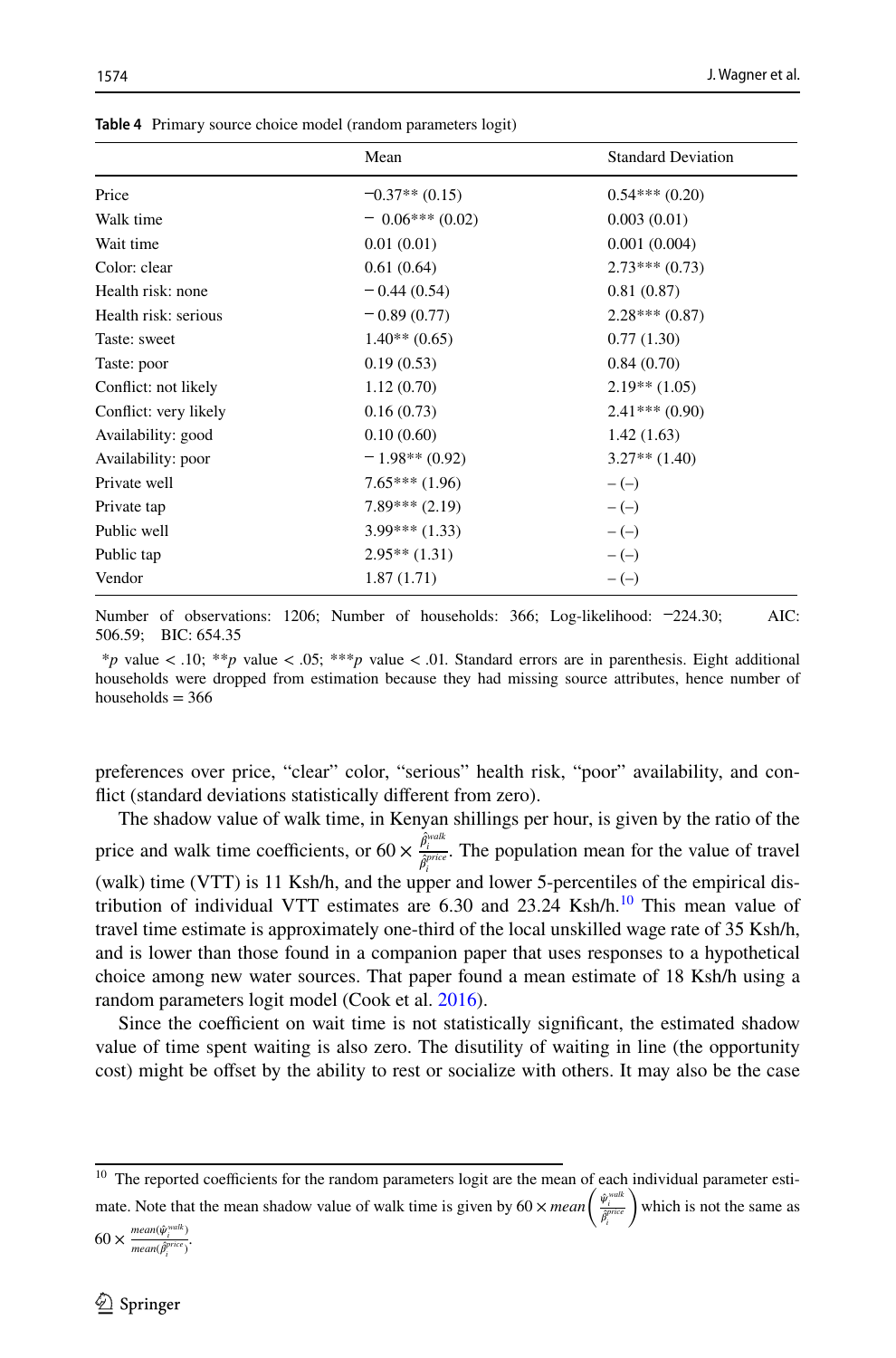that collectors can hold their place in line with their jerrican, allowing them to do other tasks and come back. We did not ask how water queues at the site work.

Dummies for the type of water source, with the exception of vended water, are positive and statistically signifcant: households are more likely to choose these sources over a surface water source *ceteris paribus*. Wald tests indicate that households prefer private taps and wells over public taps and wells (*p* values < 0.01), are indiferent between private taps and private wells ( $p$  value = 0.84), and prefer public wells over public taps ( $p$  value  $= 0.04$ ). Vended and surface water are the least-preferred source types after controlling for observable attributes like price and walk time; households are willing to pay an additional 9.5 Ksh (or walk an additional 52 min) to avoid collecting from a surface source and collect from a public tap instead.

#### **4.2 Estimating Household Demand**

As described above, household demand is a function of household characteristics and choice set quality. Although a number of choice set quality measures have been used (Herriges et al. [1999;](#page-19-21) Phaneuf et al. [2005\)](#page-20-22), the most common is the maximum expected utility of a trip (Hanemann [1982](#page-19-22); Bockstael et al. [1987\)](#page-19-8):

<span id="page-12-0"></span>
$$
E[V_i] = \ln\bigg(\sum_{j \in J_i} e^{\hat{\beta}_i X_{ij}}\bigg) + C = \delta_i(\hat{\beta}_i, X_i) + C. \tag{4}
$$

In words, the maximum expected utility of a trip is the sum of the utility obtained from visiting each source weighted by the probability of visiting that source (Creel and Loomis [1992\)](#page-19-9). The intuition is that households with a higher choice set quality (i.e. cheaper, closer, sweeter, and more available sources) may collect more water. Using estimates from the site choice model, we calculate  $\delta_i(\hat{\beta}_i, X_i)$  for each household.

This choice set quality measure can then be included directly as a regressor in the OLS household demand function of water collection trips. Choice set quality may, however, be simultaneously determined with household demand. For example, a household that wants to collect more water and have better control over water quality at the source might choose to install a private well, in turn afecting choice set quality, in which case quality would be endogenous in Eq. [1.](#page-9-0) We therefore instrument for choice set quality using the choice set quality of the household's nearest neighbor, and dummies for sublocation (neighborhood). These instruments are correlated with the household's own choice set quality through locational characteristics (the accessibility of the piped network, the depth of surface water, and the quality and proximity of public sources), but are otherwise unrelated to household demand. The frst stage results are presented in Table [7](#page-16-0) in the "Appendix". Both nearest neighbor's choice set quality, and sublocation dummies, are statistically signifcant predictors of a household's own choice set quality. The efective F-statistic (Olea and Pfueger [2013\)](#page-20-23) is 25.03, which means we can reject the null of weak instruments.

As household size increases by one member, households make on average 9 additional collection trips per week (Table [5](#page-13-0)). This corresponds to 180 liters per week, or 26 liters per day. This marginal increase is plausible and consistent with WHO minimum recommendations for drinking, cooking, and some personal washing (World Health Organiza-tion [2013](#page-20-24)). Because household members share the total water collected and because there are likely economies of scale in the use of water for cooking and cleaning, the average water use for an additional household member will be larger than this marginal increase for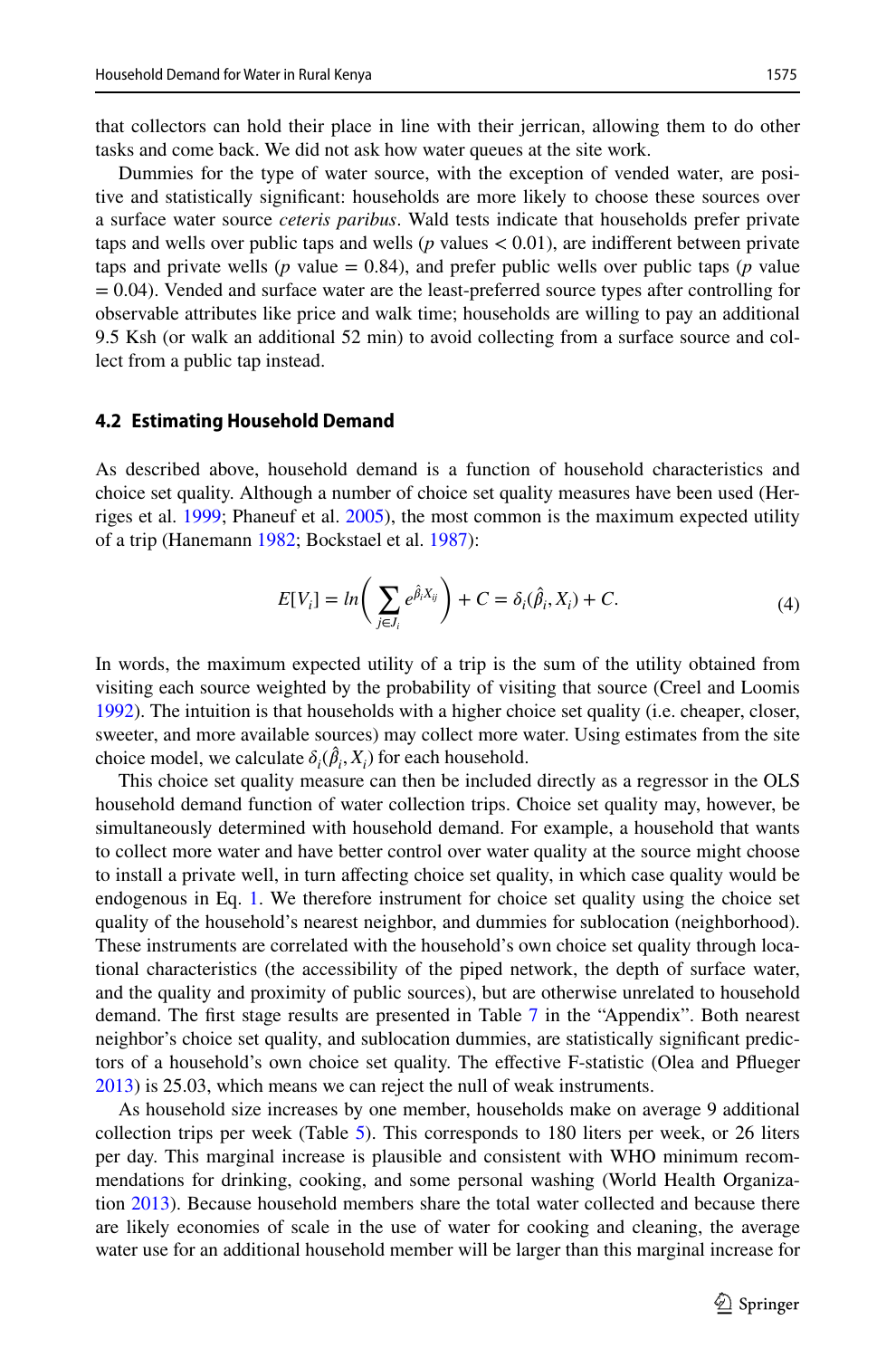<span id="page-13-0"></span>

| <b>Table 5</b> Total household demand model |  |  |  |
|---------------------------------------------|--|--|--|
|---------------------------------------------|--|--|--|

|                               | Trips $(q_i)$   |  |
|-------------------------------|-----------------|--|
| Choice set quality (Eq. $4$ ) | $4.50**$ (1.89) |  |
| Household size                | $8.85*(4.87)$   |  |
| Household size squared        | $-0.04(0.36)$   |  |
| Number of children under 15   | $-3.28(2.44)$   |  |
| Wealth index                  | $7.00***(1.89)$ |  |
| Constant                      | 1.07(19.41)     |  |
| R-squared                     | 0.22            |  |
| N                             | 366             |  |

 \**p* value*<* .10; \*\**p* value*<* .05; \*\*\**p* value*<* .01. Standard are errors in parenthesis. Since choice set quality is a predicted regressor, we use corrected errors following Murphy and Topel ([1985\)](#page-20-25) (IV approach)

the household. Wealthier households, as proxied by our PCA-derived wealth index, collect more water: the bottom wealth quintile collects 114 liters per day, the middle quintile col-lects 169 liters per day and the top quintile collects 300 liters per day.<sup>[11](#page-13-1)</sup> As expected, the coefficient on choice set quality is positive and statistically significant: households with higher quality choice sets (cheaper, closer, sweeter, and more available sources) consume more water than households with low quality choice sets.

#### **4.3 Aggregate Demand**

With both stages now estimated, predicted aggregate demand at source *j* is given by:<sup>12</sup>

<span id="page-13-4"></span>
$$
\hat{Q}_j = \sum_{i=1}^N \hat{Pr}_{ij} \times \hat{q}_i = \sum_{i=1}^N \frac{e^{\hat{V}_{ij}}}{\sum_{k \in J_i} e^{\hat{V}_{ik}}} \times \left(\hat{\gamma} H_i + \hat{\eta} \delta_i(\hat{\beta}_i, X_i)\right).
$$
(5)

 $\hat{Pr}_{ij}$  is the predicted share of trips that household *i* allocates to source *j* (Eq. [3](#page-10-2)) and  $\hat{q}_i$  is predicted household demand (Eq. [1\)](#page-9-0). The inner product represents household *i*'s allocation of total demand to source *j*. Both  $\hat{Pr}_{ij}$  and  $\hat{q}_i$  are functions of price (and other source attributes), and changes in price will affect aggregate demand along both margins. An increase in price at a particular source will decrease the likelihood that households will collect from that source  $\left(\frac{\partial P_{ij}}{\partial Price_{ij}} \le 0\right)$ . An increase in price will also decrease total household demand  $\left(\frac{\partial \hat{q}_i}{\partial Price_{ij}} = \eta \frac{\partial \delta_i(\hat{\beta}_i, X_i)}{\partial Price_{ij}}\right)$  $\frac{\partial \rho_i(\beta_i, X_i)}{\partial Price_{ij}} \leq 0$ .<sup>[13](#page-13-3)</sup>

Using Eq. [5](#page-13-4) we can calculate own-price elasticity estimates (Table [6\)](#page-14-0).<sup>14</sup> Average ownprice elasticities range from  $-1.33$  at Nkomo kwa Gerald to  $-0.13$  at the Nchoro boreholes

<span id="page-13-5"></span>
$$
^{14} \ c_j = \sum_{i=1}^N \left( \frac{\partial}{\partial P_j} \left( \hat{Pr}_{ij} \right) \times \hat{q}_i + \hat{Pr}_{ij} \times \frac{\partial}{\partial P_j} \left( \hat{q}_i \right) \right) \times \frac{P_j}{Q_j} = \sum_{i=1}^N \left( \beta_i^{price} Pr_{ij} \left( \eta Pr_{ij} + q_i (1 - Pr_{ij}) \right) \right) \times \frac{P_j}{Q_j}
$$

<span id="page-13-1"></span><sup>&</sup>lt;sup>11</sup> The wealth index is calculated following Filmer et al.  $(2001)$  $(2001)$  and Filmer and Scott  $(2012)$  $(2012)$ . It includes data on durable assets, electricity connection, sanitation, number of rooms, number of buildings, and main cooking fuel. More information on construction of the wealth index is available on request.

<span id="page-13-2"></span><sup>&</sup>lt;sup>12</sup>  $E[Pr_{ij} \times q_i] = \hat{Pr}_{ij} \times \hat{q}_i$  if  $Cov(Pr_{ij}, q_i) = 0$ . This can be tested empirically: in our sample we find  $Cov(Pr_{ij}, q_i) = -0.05$ , which is nominal compared to  $Pr_{ij} \times \hat{q}_i$  (mean: 20.88).

<span id="page-13-3"></span><sup>&</sup>lt;sup>13</sup> Since changes in attributes of sources not included in the household's choice set are irrelevant to the household's source choice and demand decision, these inequalities are not strict.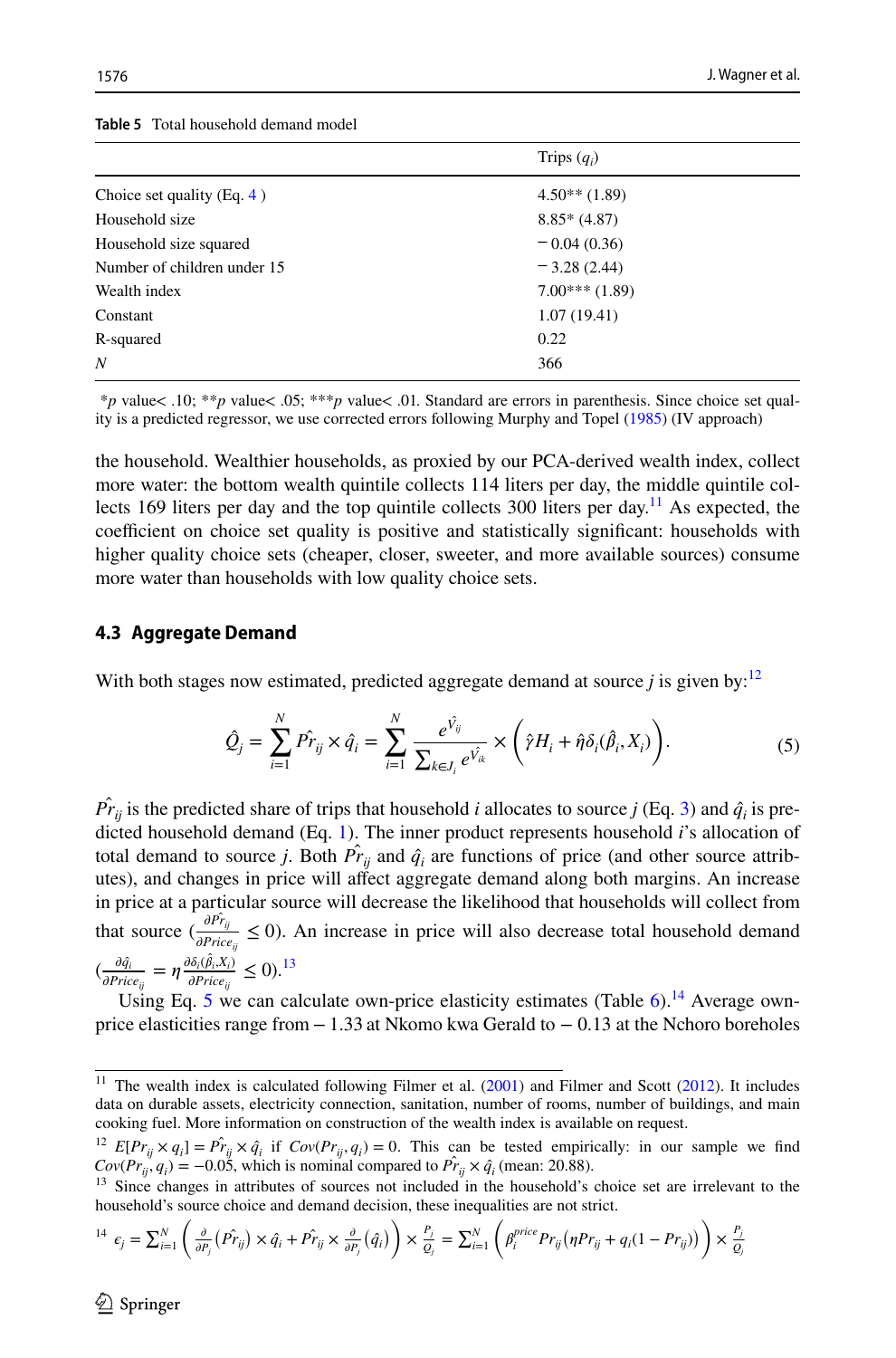|                              | Own-price elasticity | 5th percentile <sup>a</sup> | 95th percentile |
|------------------------------|----------------------|-----------------------------|-----------------|
| Vended water                 | $-0.50$              | $-0.52$                     | $-0.27$         |
| Neighbor's well              | $-0.17$              | $-0.17$                     | $-0.07$         |
| Neighbor's borehole          | $-0.19$              | $-0.24$                     | $-0.12$         |
| Neighbor's tap connection    | $-0.37$              | $-0.35$                     | $-0.18$         |
| Kianjai borehole             | $-0.31$              | $-0.43$                     | $-0.21$         |
| Nchoro boreholes             | $-0.13$              | $-0.20$                     | $-0.07$         |
| Nchoro kwa murugu            | $-0.29$              | $-0.41$                     | $-0.16$         |
| Nkomo kwa Gerald             | $-1.33$              | $-2.59$                     | $-0.88$         |
| Kithare River                | $-0.97$              | $-1.16$                     | 0 <sup>b</sup>  |
| Mbuya Lifelink/Redcross      | $-0.40$              | $-1.52$                     | $-0.13$         |
| Dairy farm borehole          | $-0.84$              | $-2.57$                     | $-0.66$         |
| Lubunu MCK Compassion        | $-0.84$              | $-1.11$                     | $\theta$        |
| Rehema polytechnic           | $-0.32$              | $-0.85$                     | $-0.11$         |
| Nkomo group project          | $-0.67$              | $-1.50$                     | $\theta$        |
| Kirindine well               | $-1.21$              | $-$ c                       |                 |
| Machako tap                  | $-0.34$              | $-0.68$                     | $-0.23$         |
| Nkundi private wells         | $-0.28$              | $-0.54$                     | $-0.16$         |
| Kambeeria water project      | $-0.36$              | $-1.25$                     | $-0.23$         |
| Mituntu Karithiria tap water | $-1.10$              |                             |                 |
| Overall                      | $-0.56$              | $-0.91$                     | $-0.34$         |

#### <span id="page-14-0"></span>**Table 6** Own-price elasticities by source

a Percentile estimates are calculated from 1000 bootstrap samples. We present non-centered standard errors because the distribution of elasticity estimates is negative and skewed to the left (as observed from the bootstrap samples)

<sup>b</sup>For some bootstrap samples no households were observed using some sources, resulting in an elasticity estimate of zero

c Some intervals are missing because the source had too few users to generate reliable bootstrap estimates

with an average of −0.56. Average own-price elasticities among common source types are: −0.50 for public taps, −0.47 for public wells, and −0.50 for vended water.

These are the frst own-price elasticity estimates for public sources in rural areas of middle- or low-income countries calculated at the level of individual sources rather than aggregated source types. Gross and Elshiewy [\(2019](#page-19-6)) fnd more inelastic own-price elasticities of source-types in rural Benin:  $-0.11$  for public taps,  $-0.10$  for public wells with hand/foot pumps, and −0.10 for protected wells. Our results are consistent with estimates in urban areas of middle- and low-income countries: Strand and Walker ([2005\)](#page-20-12) estimate own-price elasticities of  $-0.3$  for households with private tap connections and  $-0.1$  for households without tap connections. Nauges and Strand  $(2007)$  $(2007)$  estimate own-price elasticities at  $-0.58$ for private connections, −0.66 for public connections, and −0.41 for tanker water. Nauges and Van Den Berg ([2009\)](#page-20-8) estimate own-price elasticities at −0.15 for households that rely exclusively on a private tap connection, and  $-0.37$  for households that supplement their demand from their tap connection with water from public sources. Coulibaly et al. [\(2014](#page-19-5)), however, fnds more elastic own-price elasticities using an Almost Ideal Demand system:  $-1.33$  for public sources,  $-2.90$  for tanker water,  $-1.43$  for treated water, and  $-0.62$  for bottled water. Our estimates are also roughly consistent with the central estimate of  $-0.4$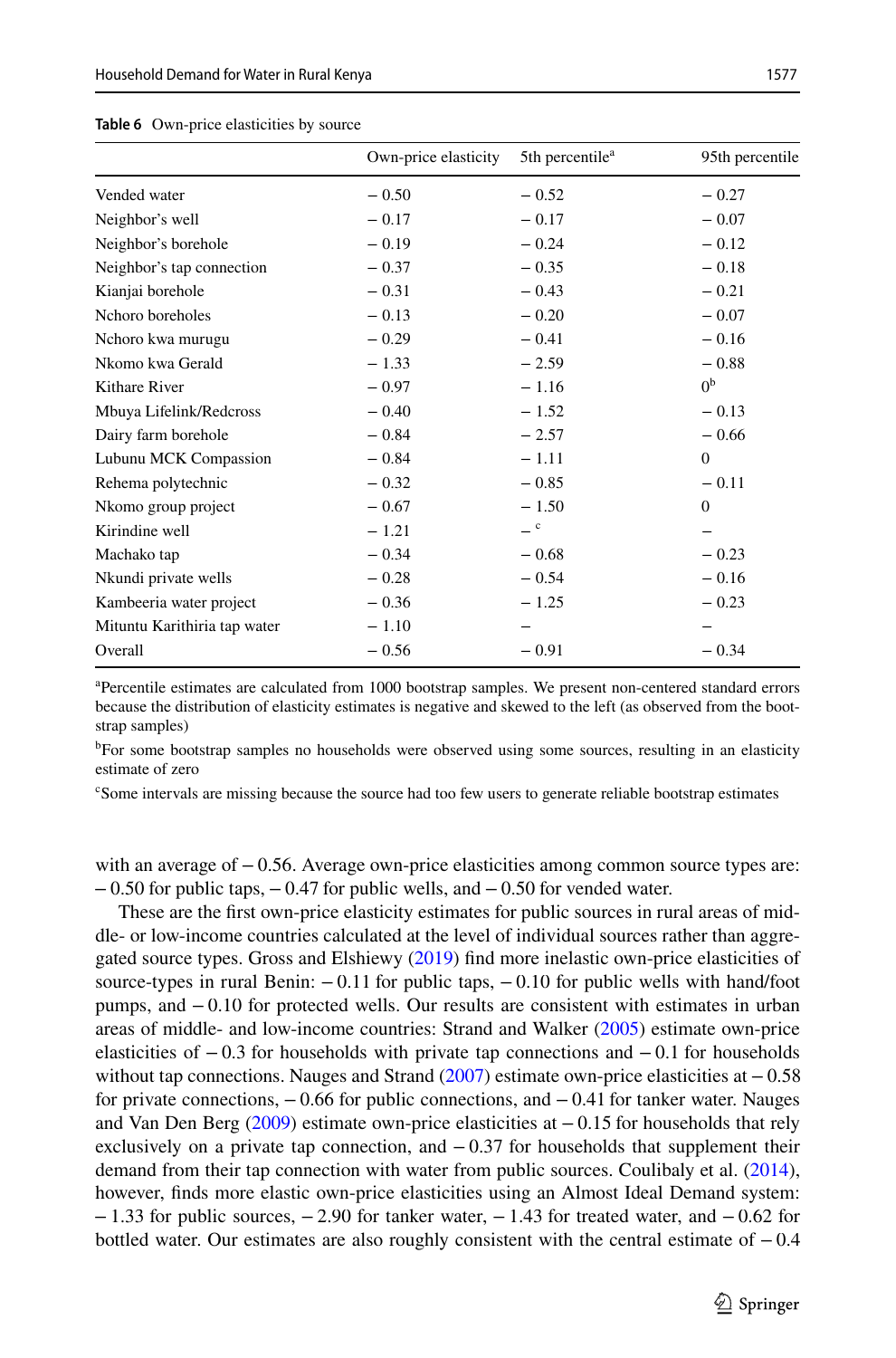found in a meta-analysis of 124 price elasticity estimates of residential water in the United States (Espey et al. [1997](#page-19-25); Dalhuisen et al. [2003](#page-19-10)). Inelastic own-price estimates suggest that service providers could increase revenues, and thus the fnancial sustainability of existing water sources, by raising prices. This is true for 16 of the 19 sources that charge a positive price in our sample.

#### **5 Discussion**

To expand and maintain rural water supply, planners and policymakers need information on the preferences of households who might use the sources. Results from our source choice analysis show households, as expected, prefer sources that are cheaper and have lower roundtrip walk times. They prefer private sources to public ones, public wells to public taps, and all sources to vended and surface water. Households dislike sources with "poor" availability, but are indiferent between sources with "fair" and "good" availability. They prefer water that tastes "sweet" to water that tastes "normal or varies" and water that tastes "poor". Households on average are indiferent about the level of health risk, risk of confict, the color of the water, and wait time.

Our estimate of the value of travel time spent collecting water is somewhat lower than a commonly-used benchmark of one-half of the after-tax wage rate (Boardman et al. [2018;](#page-19-26) Von Wartburg and Waters [2005](#page-20-26)). Whittington and Cook [\(2019](#page-20-14)) surveyed eleven empirical time valuation studies from low-income countries. The studies surveyed used stated preference or revealed preference methods, and valued time savings in transportation, water collection, and health behavior. Whittington and Cook [\(2019](#page-20-14)) fnd support for the 50% benchmark: nine of the eleven studies report mean estimates that fall in the range of 25–75% of income or wages. Our estimation is, however, in line with a similar "rule of thumb" used in the recreation demand literature that values time savings at one-third of wages (Phaneuf and Requate [2017](#page-20-27)).

Results from our source-level aggregate demand analysis can inform rural water planners about water demand at each source, revenues, and fnancial sustainability. For each source we estimated own-price elasticities. Own-price elasticities estimates range from −1.33 to −0.13, with an average of −0.56. To explore the variation in our elasticity estimates across sources, we computed the correlation between elasticity estimates and variables of interest (price, quality, wealth of households, etc.)(Tables [8,](#page-17-0) [9](#page-18-0)). We caution readers that these correlations are calculated across only 19 sources, too few to reliably comment on any statistical relationships. Five variables have a correlation coefficient of at least 0.3 in absolute value: price ( $\rho = -0.30$ ), color ( $\rho = 0.32$ ), taste ( $\rho = 0.34$ ), health risk ( $\rho = 0.63$ ), and the number of substitutes ( $\rho = -0.44$ ). These correlations imply that demand is more inelastic at sources that are priced low, and (with the exception of taste) are of good quality. Demand is also more inelastic at sources with few substitutes. Because we estimate demand to be inelastic at most sources, our results show that water managers can increase revenues by increasing price for most sources in our study site, though we recognize the political difficulties in doing so.

Our focus was not on the health impacts of improved water supply, and we did not measure household health outcomes, though our results may still have implications for household health. Simple univariate statistics and results from our linked water demand model both show that households with higher quality choice sets (primarily closer and cheaper sources) collect more water. Studies on water, sanitation, and hygiene show that increased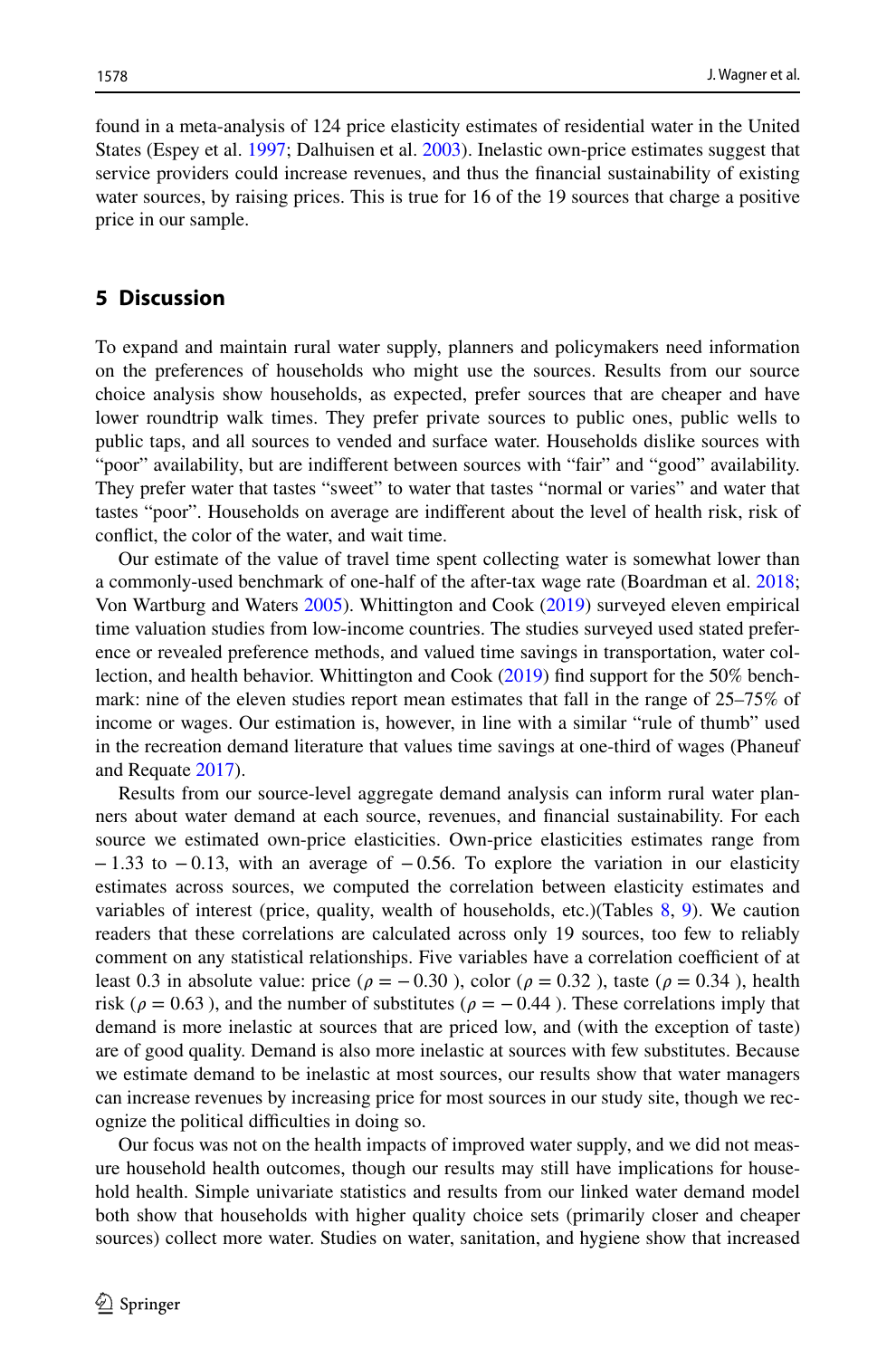water consumption is an important driver of household health (see Stelmach and Clasen [2015](#page-20-28) for review).

One surprising result from our source choice model is that households were not sensitive to the perceived health risk of drinking low quality water. Most studies have found quality matters in source choice, though Kremer et al. ([2011\)](#page-20-9) found willingness to pay for quality to be surprisingly low. Our results need not imply that households do not value clean drinking water. Rather, it may be that point-of-use treatment (boiling, chlorinating, fltering, etc.) is more cost-efective for households than walking farther or paying more, and may reduce the risk of recontamination in transport containers. Brouwer et al. [\(2015](#page-19-27)) fnds that households in rural Kenya are willing to pay 2.5% of their disposable income for a new drinking water flter technology. In our data, 57% of households in our sample reported treating their drinking water (primarily by boiling) at least some of the time, though a possible pro-social bias makes us cautious to over-interpret this data. In this respect, one might think of water collection decisions as three-part: (1) how much water to collect, (2) which source to collect from, and (3) whether to treat the water for specifc types of uses. Future research should consider each of these parts to better characterize households' water collection decisions.

**Acknowledgements** We thank Annalise Blum, Josephine Gatua, Mark Mwiti, and John Wainana for valuable assistance in the feld and in data analysis. We also thank Dale Whittington, Celine Nauges, and two anonymous reviewers for helpful comments and suggestions. Funding for the project was provided by [https](https://www.efdinitiative.org/kenya) [://www.efdinitiative.org/kenya](https://www.efdinitiative.org/kenya) Environment for Development-Kenya with support from the Swedish International Development Cooperation Agency.

### **Appendix: Materials**

See Tables [7,](#page-16-0) [8](#page-17-0) and [9.](#page-18-0)

| Household choice set quality |
|------------------------------|
| $0.12**$ (0.05)              |
| $-3.57***(0.57)$             |
| $-0.65(0.48)$                |
| $-2.37***(0.49)$             |
| 0.06(0.26)                   |
| $-0.02(0.02)$                |
| $-0.01(0.13)$                |
| $0.66***(0.08)$              |
| $7.03***(0.93)$              |
| 0.32                         |
| 366                          |
|                              |

<span id="page-16-0"></span>**Table 7** First stage results for household demand model

 \**p* value*<* .10; \*\**p* value*<* .05; \*\*\**p* value*<* .01. Standard are errors in parenthesis, and do not correct for the two-stage nature of the choice set quality estimates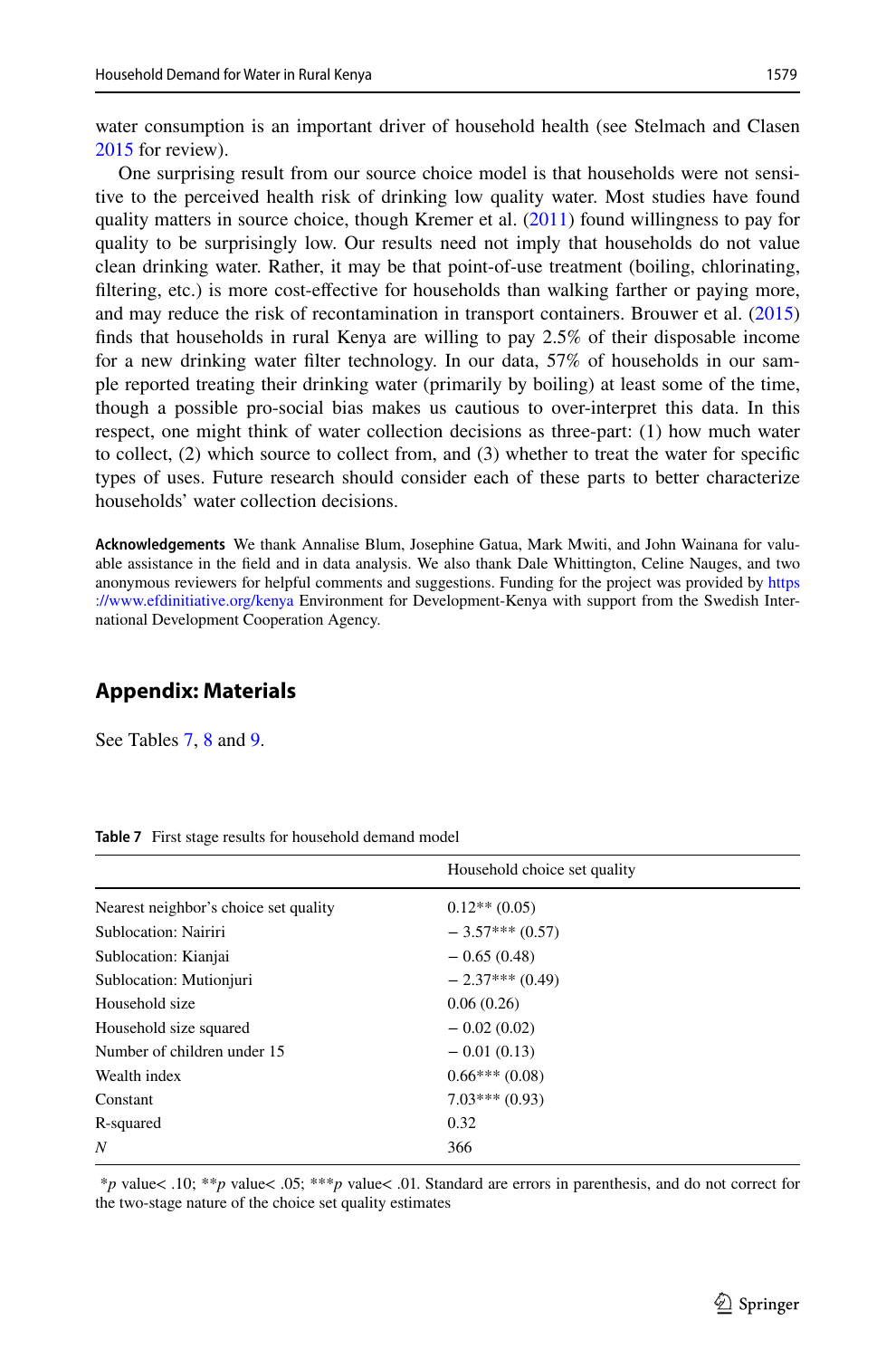|                                 | Elasticity Price <sup>a</sup> |         | Walk time Wait time |        | Risk of conflict:<br>some or serious | Avail-<br>ability:<br>poor | Avail-<br>ability:<br>good |
|---------------------------------|-------------------------------|---------|---------------------|--------|--------------------------------------|----------------------------|----------------------------|
| Vended water                    | $-0.50$                       | 10.0    | 0.00                | 1.00   | 0.00                                 | 0.59                       | 0.14                       |
| Neighbour's well                | $-0.17$                       | 2.00    | 32.01               | 51.12  | 0.67                                 | 0.03                       | 0.76                       |
| Neighbour's borehole            | $-0.19$                       | 2.00    | 31.23               | 48.00  | 0.50                                 | 0.04                       | 0.68                       |
| Neighbour's piped<br>connection | $-0.37$                       | 2.00    | 22.15               | 39.55  | 0.53                                 | 0.05                       | 0.35                       |
| Kianjai borehole                | $-0.31$                       | 2.50    | 55.07               | 61.92  | 0.63                                 | 0.00                       | 0.73                       |
| Nchoro boreholes                | $-0.13$                       | 2.00    | 49.84               | 62.97  | 0.57                                 | 0.03                       | 0.70                       |
| Nchoro kwa murugu               | $-0.29$                       | 1.00    | 43.22               | 36.25  | 0.75                                 | 0.00                       | 1.00                       |
| Nkomo kwa Gerald                | $-1.33$                       | 2.00    | 48.46               | 76.15  | 0.54                                 | 0.00                       | 0.92                       |
| Kithare River                   | $-0.97$                       | 2.50    | 210.00              | 60.00  | 0.00                                 | 0.00                       | 1.00                       |
| Mbuya Lifelink/Red-<br>cross    | $-0.40$                       | 2.00    | 36.47               | 39.40  | 0.17                                 | 0.00                       | 1.00                       |
| Dairy farm borehole             | $-0.84$                       | 4.50    | 75.84               | 54.17  | 0.75                                 | 0.00                       | 0.25                       |
| Lubunu MCK Com-<br>passion      | $-0.84$                       | 2.50    | 48.14               | 10.00  | 1.00                                 | 0.00                       | 1.00                       |
| Rehema polytechnic              | $-0.32$                       | 2.00    | 30.41               | 110.00 | 1.00                                 | 0.00                       | 0.67                       |
| Nkomo group project             | $-0.67$                       | 2.25    | 52.50               | 50.00  | 0.50                                 | 0.00                       | 1.00                       |
| Kirindine well                  | $-1.21$                       | 2.00    | 70.00               | 5.00   | 0.00                                 | 0.00                       | 1.00                       |
| Machako Tap                     | $-0.34$                       | 2.50    | 81.00               | 72.30  | 0.75                                 | 0.02                       | 0.65                       |
| Nkundi private wells            | $-0.28$                       | 2.50    | 69.44               | 87.40  | 0.81                                 | 0.03                       | 0.89                       |
| Kambeeria water<br>project      | $-0.36$                       | 1.50    | 170.63              | 127.50 | 1.00                                 | 0.25                       | 0.50                       |
| Mituntu Karithiria tap<br>water | $-1.10$                       | 5.00    | 52.50               | 30.00  | 1.00                                 | 0.00                       | 0.00                       |
| Correlation coefficient         |                               | $-0.30$ | $-0.02$             | 0.21   | 0.09                                 | 0.08                       | 0.19                       |

<span id="page-17-0"></span>**Table 8** Correlation between average source attributes, and estimated own-price elasticity

Each column lists source-level average attributes for each household that said they could use the source

<sup>a</sup>The reported price for each source is the median price reported among households who said they could use the source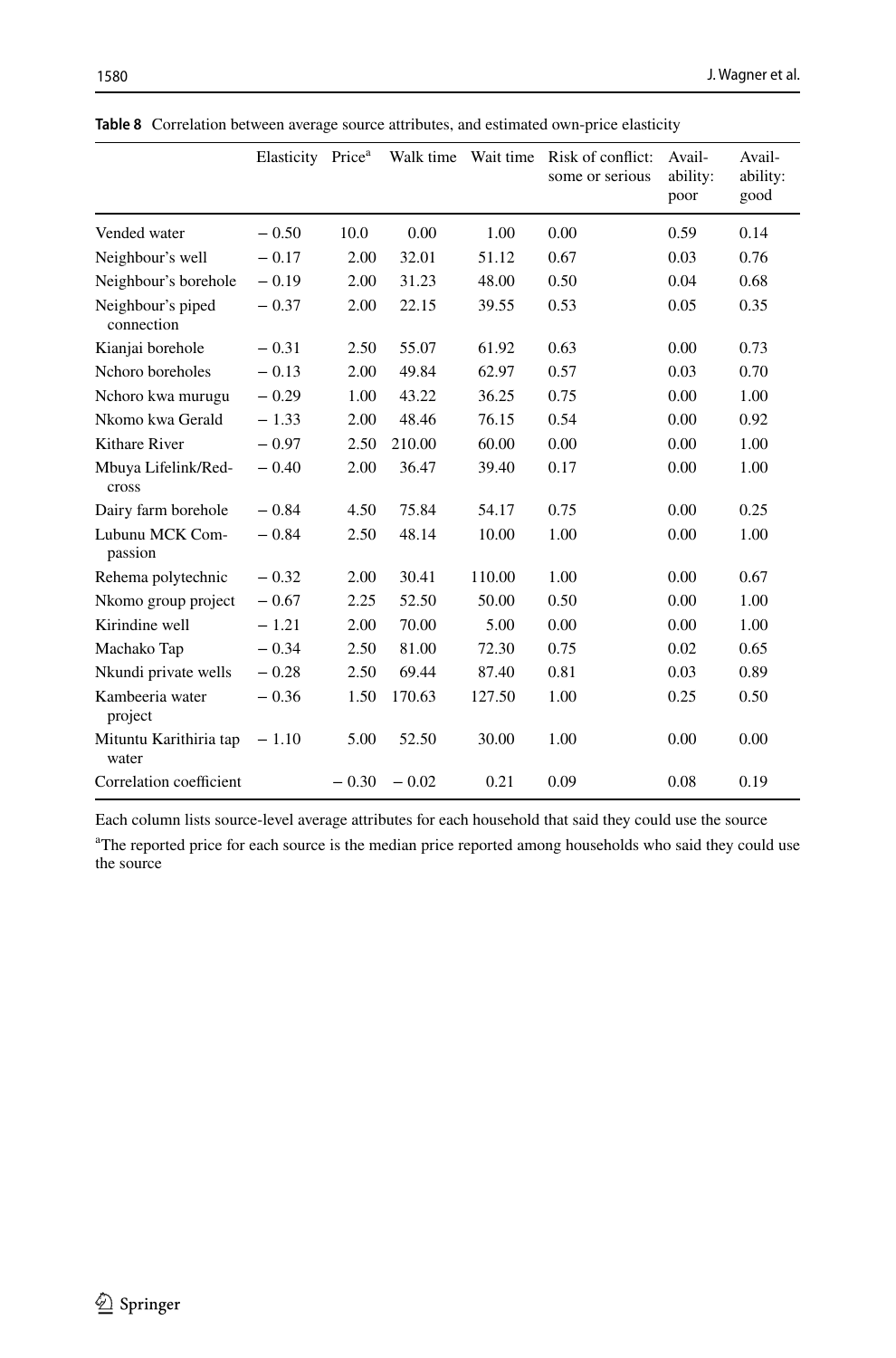|                                                                          | Elasticity | Taste: sweet   | Taste: poor     | Color: clear      | Health risk: some or<br>serious | Wealth         | # of substitutes <sup>a</sup> |
|--------------------------------------------------------------------------|------------|----------------|-----------------|-------------------|---------------------------------|----------------|-------------------------------|
| Vended water                                                             | $-0.50$    | 0.03           | 0.31            | 0.45              | 0.77                            | 0.00           | 2.49                          |
|                                                                          | $-0.17$    | 0.02           | 0.44            | 0.47              | 0.85                            | 0.07           | 2.53                          |
| Neighbour's well<br>Neighbour's borehole<br>Neighbour's piped connection | $-0.19$    | 0.18           | 0.32            | 0.25              | 0.58                            | $-0.24$        | 2.48                          |
|                                                                          | $-0.37$    | 0.24           | 0.05            | 0.09              | 0.64                            | $-0.14$        | 2.67                          |
| Kianjai borehole                                                         | $-0.31$    | 0.21           | $\overline{11}$ | 0.07              | 0.25                            | 0.19           | 2.91                          |
| Nchoro boreholes                                                         | $-0.13$    | 0.10           | 0.17            | 0.27              | 0.40                            | $-0.33$        | 2.90                          |
| Nchoro kwa murugu                                                        | $-0.29$    | 0.00           | 0.75            | 00.1              | $\frac{8}{100}$                 | $-0.63$        | 2.75                          |
| Nkomo kwa Gerald                                                         | $-1.33$    | 0.23           | 0.15            | 0.08              | 0.23                            | $-0.31$        | 3.15                          |
| Kithare River                                                            | $-0.97$    | 1.00           | 0.00            | 0.00              | 0.00                            | $-1.48$        | 4.00                          |
| Mbuya Lifelink/Redcross                                                  | $-0.40$    | 0.67           | 0.00            | 0.00              | 0.00                            | $-0.13$        | 3.17                          |
| Dairy farm borehole                                                      | $-0.84$    | 0.00           | 0.25            | 0.25              | 0.50                            | 1.41           | 3.13                          |
| Lubunu MCK Compassion                                                    | $-0.84$    | 0.00           | 1.00            | $\overline{1.00}$ | $\frac{8}{100}$                 | $-1.77$        | 2.00                          |
| Rehema polytechnic                                                       | $-0.32$    | 0.00           | 0.67            | 0.33              | 0.67                            | $-0.12$        | 3.00                          |
| Nkomo group project                                                      | $-0.67$    | 0.00           | 1.00            | 0.00              | 0.50                            | $-0.88$        | 2.50                          |
| Kirindine well                                                           | $-1.21$    | 0.00           | 0.00            | 0.00              | 0.00                            | 0.31           | $^{4.00}$                     |
| Machako Tap                                                              | $-0.34$    | 0.02           | 0.18            | 0.18              | 0.86                            | $\overline{1}$ | 2.47                          |
| Nkundi private wells                                                     | $-0.28$    | 0.01           | 0.32            | 0.35              | 0.88                            | 0.22           | 2.25                          |
| Kambeeria water project                                                  | $-0.36$    | 0.00           | 0.00            | 0.00              | 0.75                            | 0.12           | 2.50                          |
| Mituntu Karithiria tap water                                             | $-1.10$    | 0.00           | 0.00            | 0.00              | $_{0.00}$                       | 0.70           | 4.00                          |
| Correlation coefficient                                                  |            | $\overline{1}$ | 0.34            | 0.32              | 0.63                            | 0.09           | 0.44                          |

aNumber of substitutes is defned by the average number of sources households said they could use minus one

<span id="page-18-0"></span><sup>a</sup>Number of substitutes is defined by the average number of sources households said they could use minus one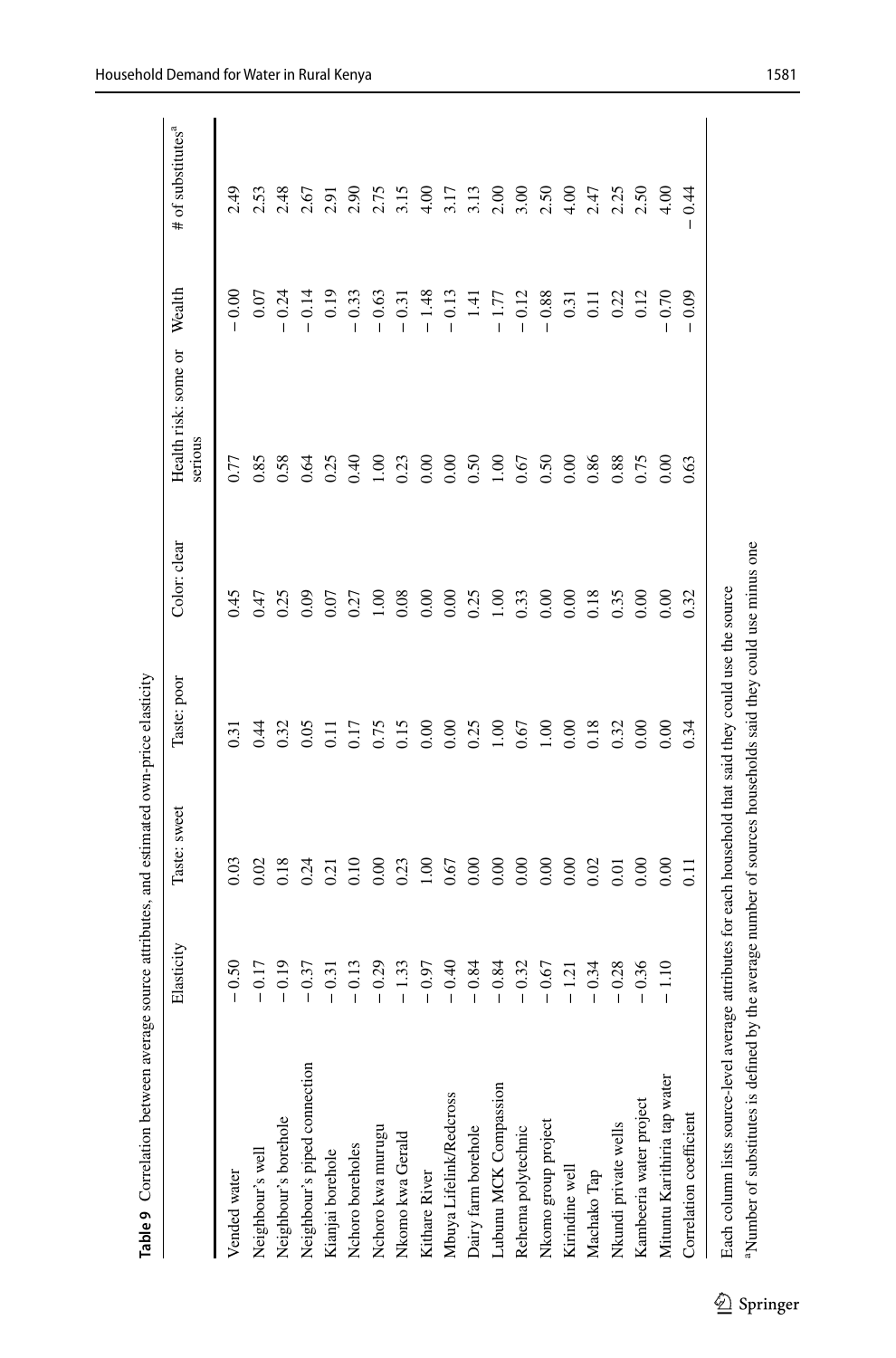### **References**

- <span id="page-19-7"></span>Acharya G, Barbier E (2002) Using domestic water analysis to value groundwater recharge in the Hadejia– Jama' are foodplain, Northern Nigeria. Am J Agric Econ 84(2):415–426
- <span id="page-19-11"></span>Adamowicz W, Swait J, Boxall P, Louviere J, Williams M (1997) Perceptions versus objective measures of environmental quality in combined revealed and stated preference models of environmental valuation. J Environ Econ Manag 32(1):65–84
- <span id="page-19-2"></span>Basani M, Isham J, Reilly B (2008) The determinants of water connection and water consumption: empirical evidence from a Cambodian household survey. World Dev 36(5):953–968
- <span id="page-19-26"></span>Boardman AE, Boardman AE, Greenberg DH, Vining AR, Weimer DL (2018) Cost-beneft analysis: concepts and practice. Cambridge University Press, Cambridge
- <span id="page-19-8"></span>Bockstael NE, Hanemann MW, Kling CL (1987) Estimating the value of water quality improvements in a recreational demand framework. Water Resour Res 23(5):951–960
- <span id="page-19-4"></span>Boone C, Glick P, Sahn DE (2011) Household water supply choice and time allocated to water collection: evidence from madagascar. J Dev Stud 47(12):1826–1850
- <span id="page-19-1"></span>Briscoe J, Chakraborty M, Ahmed S (1981) How Bengali villagers choose sources of domestic water. Water Supply Manag 5:165–181
- <span id="page-19-27"></span>Brouwer R, Job FC, van der Kroon B, Johnston R (2015) Comparing willingness to pay for improved drinking-water quality using stated preference methods in rural and Urban Kenya. Appl Health Econ Health Policy 13(1):81–94
- <span id="page-19-13"></span>Calvo CM (1994) Case study on the role of women in rural transport: access of women to domestic facilities (English). Sub-Saharan Africa Transport Program (SSATP) working paper series; no. 11. Washington, DC: World Bank. [http://documents.worldbank.org/curated/en/910381468742552233/Case-study-on](http://documents.worldbank.org/curated/en/910381468742552233/Case-study-on-the-role-of-women-in-rural-transport-access-of-women-to-domesticfacilities)[the-role-of-women-in-rural-transport-access-of-women-to-domesticfacilities](http://documents.worldbank.org/curated/en/910381468742552233/Case-study-on-the-role-of-women-in-rural-transport-access-of-women-to-domesticfacilities)
- <span id="page-19-3"></span>Cheesman J, Bennett J, Hung Son TV (2008) Estimating household water demand using revealed and contingent behaviors: evidence from Vietnam. Water Resour Res 16:470
- <span id="page-19-20"></span>Cook J, Kimuyu P, Blum A, Gatua J (2016) A simple stated preference tool for estimating the value of travel time in rural Africa. J Beneft Cost Anal 7(2):221–247
- <span id="page-19-5"></span>Coulibaly L, Jakus PM, Keith JE (2014) Modeling water demand when households have multiple sources of water. Water Resour Res 50(7):6002–6014
- <span id="page-19-9"></span>Creel M, Loomis J (1992) Recreation value of water to wetlands in the San Joaquin Valley: linked multinomial logit and count data trip frequency models. Water Resour Res 28(10):2597–2606
- <span id="page-19-10"></span>Dalhuisen JM, Florax RJGM, De Groot HLF, Nijkamp P (2003) Price and income elasticities of residential water demand : a meta-analysis. Land Econ 79(2):292–308
- <span id="page-19-15"></span>Deaton A, Muellbauer J (1980) An almost ideal demand system. Am Econ Rev 70(3):312–326
- <span id="page-19-12"></span>Deely J, Hynes S, Curtis J (2019) Are objective data an appropriate replacement for subjective data in site choice analysis? J Environ Econ Policy 8(2):159–178
- <span id="page-19-17"></span>Dubin JA, McFadden D (1984) An econometric analysis of residential electric appliance holdings and consumption. Econometrica 52(2):345–362
- <span id="page-19-25"></span>Espey M, Espey J, Shaw WD (1997) Price elasticity of residential demand for water: a meta-analysis. Water Resour Res 33(6):1369–1374
- <span id="page-19-24"></span>Filmer D, Scott K (2012) Assessing asset indices. Demography 49(April):359–392
- <span id="page-19-23"></span>Filmer D, Scott K, Prichett L (2001) Estimating wealth effects without expenditure data-or Tears: an application to educational enrollments in states of India. Demography 38(1):115–132
- <span id="page-19-6"></span>Gross E, Elshiewy O (2019) Choice and quantity demand for improved and unimproved public water sources in rural areas: evidence from Benin. J Rural Stud 16:688
- <span id="page-19-18"></span>Haab TC, McConnell KE (2002) Valuing environmental and natural resources. Measurement 8:326
- <span id="page-19-22"></span>Hanemann WM (1982) Applied welfare analysis with qualitative response models. Department of Agricultural & Resource Economics, UCB CUDARE Working Papers
- <span id="page-19-14"></span>Heckman JJ (1979) Sample selection bias as a specifcation error. Econometrica 47(1):153
- <span id="page-19-16"></span>Heien D, Wessells CR (1990) Demand systems estimation with microdata: a censored regression approach. J Bus 8(3):365–371
- <span id="page-19-19"></span>Hensher DA, Greene WH (2003) The mixed logit model: the state of practice. Transportation 30(2):133–176
- <span id="page-19-21"></span>Herriges JA, Kling CL, Phaneuf DJ (1999) Corner solution models recreation demand: a comparison of competing frameworks. In: Herriges JA, Kling CL (eds) Valuing recreation and the environment: revealed preference methods in theory and practice. Aldershot: Edward Elgar
- <span id="page-19-0"></span>Koehler J, Thomson P, Hope R (2015) Pump-priming payments for sustainable water services in Rural Africa. World Dev 2015(74):397–411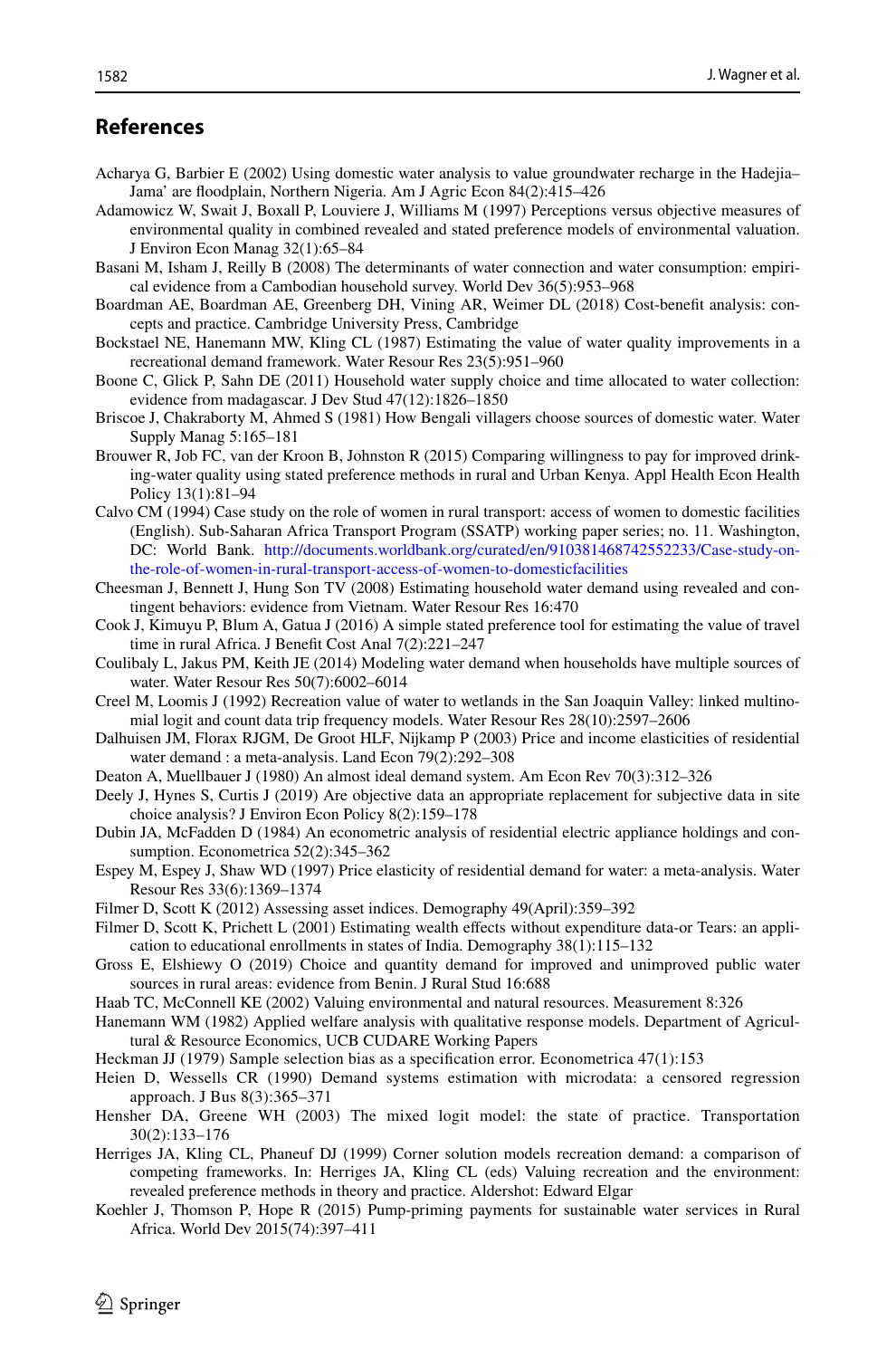- <span id="page-20-9"></span>Kremer M, Leino J, Miguel E, Zwane AP (2011) Spring cleaning: rural water impacts, valuation, and property rights institutions. Q J Econ 126(1):145–205
- <span id="page-20-6"></span>Larson B, Minten B, Razafndralambo R (2006) Unravelling the linkages between the millennium development goals for poverty, education, access to water and household water use in developing countries: Evidence from Madagascar. J Dev Stud 42(1):22–40
- <span id="page-20-18"></span>Lee L-F (1983) Generalized econometric models with selectivity. Econometrica 51(2):507
- <span id="page-20-4"></span>Madanat S, Humplick F (1993) A model of household choice of water supply systems in developing countries. Water Resourc Res 29(29):1353–1358
- <span id="page-20-19"></span>Mannering FL (1986) A note on endogenous variables in household vehicle utilization equations. Transp Res Part B Methodol 20(1):1–6
- <span id="page-20-21"></span>McFadden D, Train K (2000) Mixed MNL models for discrete responses. J Appl Econ 15:447–470
- <span id="page-20-3"></span>Mu X, Whittington D, Briscoe J (1990) Modelling village water demand: a discrete choice approach. Water Resourc Res 26(4):521–529
- <span id="page-20-25"></span>Murphy KM, Topel RH (1985) Estimation and inference in two-step econometric models. J Bus Econ Stat 3(4):370–379
- <span id="page-20-8"></span>Nauges C, Van Den Berg C (2009) Demand for piped and non-piped water supply services: evidence from southwest Sri Lanka. Environ Resour Econ 42(4):535–549
- <span id="page-20-13"></span>Nauges C, Whittington D (2010) Estimation of water demand in developing countries: an overview. World Bank Res Obs 25(2):263–294
- <span id="page-20-7"></span>Nauges C, Strand J (2007) Estimation of non-tap water demand in Central American cities. Resour Energy Econ 29(3):165–182
- <span id="page-20-23"></span>Olea JLM, Pfueger C (2013) A robust test for weak instruments. J Bus Econ Stat 31(3):358–369
- <span id="page-20-10"></span>Onjala J, Ndiritu SW, Stage J (2014) Environment for development risk perception, choice of drinking water, and water treatment evidence from Kenyan Towns. J Water Sanit Hyg Dev 4(2):268–280
- <span id="page-20-5"></span>Persson TH (2002) Household choice of drinking water in the Phillipines. Asian Econ J 16(4):303–316
- <span id="page-20-27"></span>Phaneuf DJ, Requate T (2017) A course in environmental economics: theory, policy, and practice. Cambridge University Press, Cambridge
- <span id="page-20-22"></span>Phaneuf DJ, Requate T, Smith VK (2005) Chapter 15 recreation demand models. In: Karl-Gran M, Jeffrey RBT (eds) Handbook of environmental economics vincent. Valuing environmental changes, vol 2. Elsevier, New York, pp 671–761
- <span id="page-20-20"></span>Revelt D, Train K (1998) Mixed logit with repeated choices: households' choices of appliance efficiency level. Rev Econ Stat 80(4):647–657
- <span id="page-20-1"></span>Rural Water Supply Network (2013) Myths of the rural water supply sector
- <span id="page-20-17"></span>Shonkwiler JS, Yen ST (1999) Agricultural & applied economics association two-step estimation of a censored system of equations two-step estimation of a censored system of equations". Am J Agric Econ 81(4):972–982
- <span id="page-20-28"></span>Stelmach RD, Clasen T (2015) Household water quantity and health: a systematic review. Int J Environ Res Public Health 12(6):5954–5974
- <span id="page-20-12"></span>Strand J, Walker I (2005) Water markets and demand in Central American cities. Environ Dev Econ 10(3):313–335
- <span id="page-20-16"></span>Tanser F, Gijsbertsen B, Herbst K (2006) Modelling and understanding primary health care accessibility and utilization in rural South Africa: an exploration using a geographical information system. Soc Sci Med 63(3):691–705
- <span id="page-20-11"></span>Uwera C, Stage J (2015) Water demand by unconnected households in Rwanda. Water Econ Policy 1(1):145002
- <span id="page-20-26"></span>Von Wartburg M, Waters WG (2005) Congestion externalities and the value of travel time savings, chapter 2. In: Zhang A, Boardman AE, Gillen D, Waters WG (eds) Towards estimating the social and environmental costs of transportation in Canada : a report for Transport Canada. Centre for Transportation Studies, University of British Columbia, Vancouver, B.C.
- <span id="page-20-15"></span>White GF, Bradley DJ, White AU (1972) Domestic water use in East Africa, Drawers of water. University of Chicago Press, Chicago
- <span id="page-20-14"></span>Whittington D, Cook J (2019) Valuing changes in time use in low- and middle-income countries. J Beneft Cost Anal 10:51–72
- <span id="page-20-2"></span>Whittington D, Cook J, Xinming M, Roche R (1990) Calculating the value of time spent collecting water: some estimates for Ukunda, Kenya. World Dev 18(2):269–280
- <span id="page-20-0"></span>WHO/UNICEF (2017) Progress on drinking water, sanitation and hygiene. Technical Report, WHO/ UNICEF Joint Monitoring Programme for Water Supply and Sanitation
- <span id="page-20-24"></span>World Health Organization (2013) How much water is needed in emergencies. Tech Notes Drink Water Sanit Hyg Emerg 9:1–4